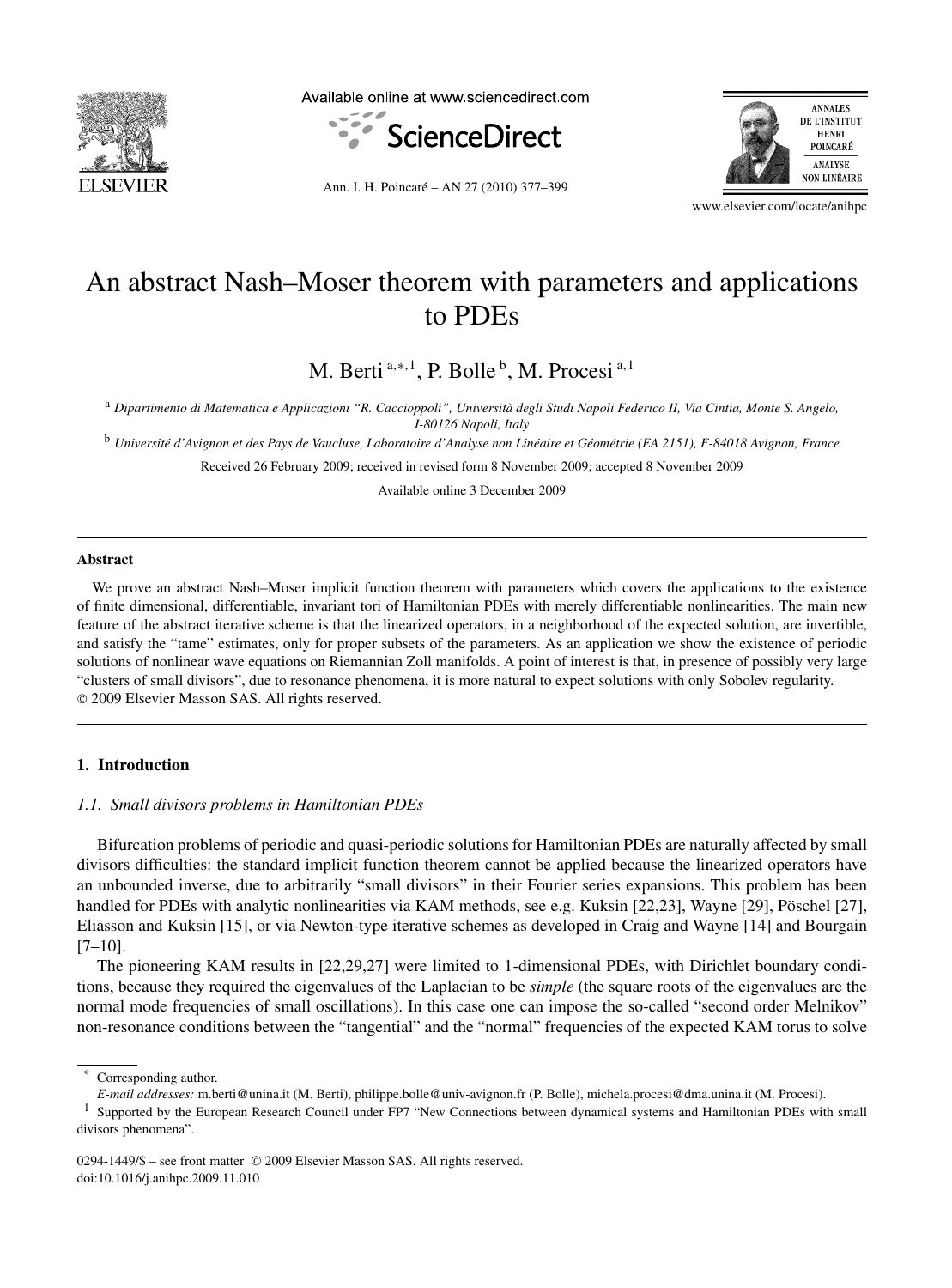the homological equations which arise at each step of the KAM iteration. Such equations are linear PDEs with constant coefficients and can be solved simply using Fourier series. Unfortunately, yet for periodic boundary conditions, where two consecutive eigenvalues are possibly equal, the second order Melnikov non-resonance conditions are violated. For wave equations this case has been later handled via KAM method by Chierchia and You in [11].

On the other hand, the Lyapunov–Schmidt decomposition approach, combined with the Newton method developed in [14,7–10], has the advantage to require only the "minimal" non-resonance conditions, which, for example, are fulfilled in higher dimensional PDE applications (we refer to [15] for the KAM approach in higher dimension). As a drawback, its main difficulty relies on the inversion of the linearized operators in a neighborhood of the expected solution, and in obtaining estimates of their inverses in analytic (or Gevrey) norms. Indeed these operators come from linear PDEs with non-constant coefficients and are small perturbations of a diagonal operator having arbitrarily small eigenvalues. Their spectrum depends very sensitively on the parameters, whence they are invertible only over complicated Cantor-like set of parameters with possibly positive measure.

We also mention that, more recently, the Lindstedt series renormalization method has been developed by Gentile, Mastropietro and Procesi to prove the existence of periodic solutions for analytic PDEs, one-dimensional in [16,17] and also higher dimensional in [18].

In all the mentioned results analyticity is deeply exploited, either for the convergence proof of the iterative scheme, or in obtaining suitable estimates for inverse linearized operators.

The existence of periodic solutions of Hamiltonian PDEs with merely differentiable nonlinearities has been recently proved in [3,4] along the lines of the Craig–Wayne–Bourgain approach. The iterative scheme is combined with a smoothing procedure and interpolation estimates to ensure convergence in spaces of functions with only Sobolev regularity. The key step in [3,4] is to prove the "tame" estimates of the inverse operators in high Sobolev norms.

The aim of this paper is to generalize the previous approach in an abstract functional analytic setting, proving a Nash–Moser theorem "ready for applications" (Theorems 1–2), in particular, to prove the existence of lower dimensional, differentiable, invariant tori of PDEs with only differentiable nonlinearities.

The problem consists in solving a nonlinear equation

$$
F(\varepsilon, \lambda, u) = 0 \tag{1}
$$

where  $\varepsilon \in [0, \varepsilon_0]$  is small,  $\lambda \in A \subset \mathbb{R}^q$  with *Λ* open and bounded, and *u* belongs to some Banach space. Assuming that  $F(0, \lambda, 0) = 0$ ,  $\forall \lambda \in \Lambda$  (see hypothesis (F1) in the next subsection), the aim is to find, for  $\varepsilon_0$  small enough, a function  $u(\varepsilon, \lambda)$  with  $u(0, \lambda) = 0$ , which solves (1) for all  $(\varepsilon, \lambda)$  in a positive measure "Cantor-like" subset of  $[0, ε<sub>0</sub>) \times Λ$ .

In typical applications the parameters  $\lambda$  can be "frequencies" – as in Section 3 – or vectors of a "resonant space" – when solving the "range equation" (called "P-equation") obtained after a Lyapunov–Schmidt reduction, see e.g. [2,13].

We assume that the nonlinear map  $F$  satisfies abstract "tame" properties, see  $(F2)$ – $(F4)$ , which in applications are easily verified by differential and composition operators in scales of Sobolev functions, see e.g. [20] and Section 3.

The Nash–Moser theory has been well developed till now, see e.g. [20,21] and references therein. The main difference between the present Theorems 1–2 and the "standard" Nash–Moser theory is the abstract assumption (L) (or  $(L_K)$ ) in Section 1.2: the "tame" estimates for the inverse operators hold only for *proper* subsets of the parameters. On the contrary, the standard Nash–Moser theory requires the invertibility of the derivative *∂uF* in a *full* neighborhood, albeit in a tame sense. Indeed, in typical small divisors problems – as the search of finite dimensional tori for PDEs considered in this paper – an unbounded inverse  $(\partial_{\mu}F)^{-1}$  does not exist for all the values of the parameters, but only for a "Cantor like" subset.

In [30] Zehnder observed that, for the convergence of the Nash–Moser iterative scheme, it is sufficient to assume only the existence of an "approximate inverse" of *∂uF*, which is required to be an exact inverse only at the solutions. This weaker property has been proved in [30], in a full neighborhood of the expected solution, for many conjugacy problems, thanks to algebraic features of the problem. In particular these theorems were sufficient to prove the existence of invariant Lagrangian tori for finite dimensional Hamiltonian systems. On the other hand, we remark that for lower dimensional tori – as for finite dimensional tori of PDEs – one cannot expect, by general arguments, the existence of an approximate inverse.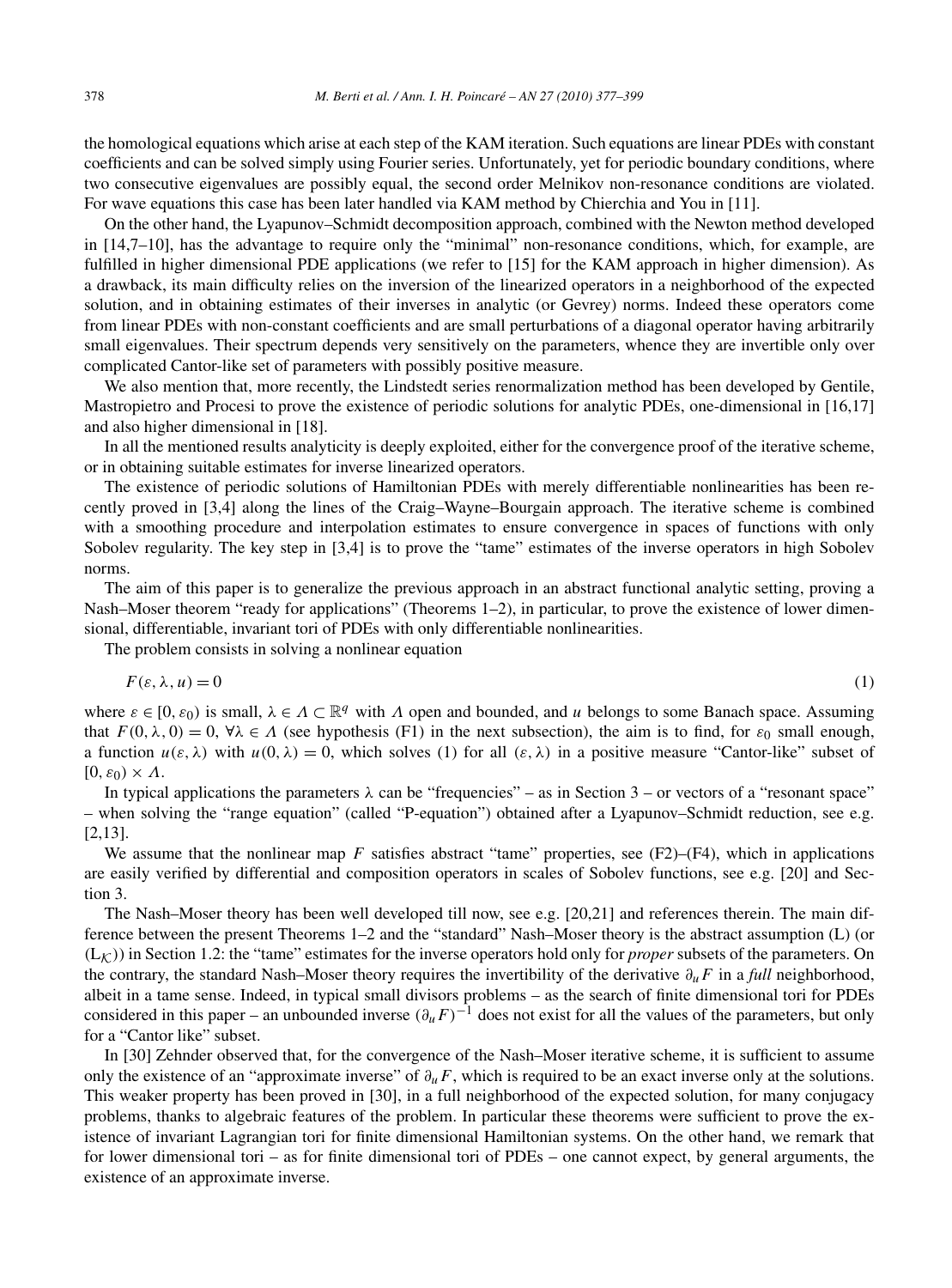The existence of an inverse of the linearized operator for a Cantor set of parameters, together with estimates in scales of analytic functions, is the core of the Craig–Wayne–Bourgain method for analytic PDEs. With respect to these estimates, the main novelty of our assumptions is to require only tame estimates for the inverse, see (4).

By assumption (L), we ensure the invertibility of the linearized operators, at each step of the Nash–Moser iteration, only on smaller and smaller open sets of "non-resonant" parameters. A task of the iteration is to prove that, at the end of the recurrence, we have obtained a positive measure "Cantor-like" set of parameters where the solution is defined. This is the common scenario in these type of problems, see  $[2-5,7-12,14,19]$ . Such a property is implied by the abstract measure theoretical assumptions  $(7)$ – $(8)$  in (L) and the rapid convergence of the iterative scheme, see the proof of Theorem 1. This abstract framework highlights specific constructions which were implicitly used in all the previous works. By means of a cut-off procedure at each step of the iteration, our solution can be smoothly extended in the whole space of parameters.

The abstract assumptions (F1)–(F4) and, in particular, hypothesis (L), make transparent the iterative procedures that, in specific contexts, have been performed in previous papers. In order to separate clearly the inductive argument and the measure estimates obtained in Theorem 1 (Section 2.5), we prove first the iterative Theorem 3 (Sections 2.2–2.4), where we do not assume hypothesis (L). We introduce an improvement with respect to the iterative scheme of [3,4] in order to prove the " $C^{\infty}$ -result" of Theorem 2 (Section 2.6).

Returning to PDE applications, a point of interest in developing a Nash–Moser theory for solutions with only Sobolev regularity is that, in presence of possibly very large clusters of small divisors (typical for higher dimensional PDEs), it is more natural to expect solutions with only Sobolev regularity, instead of analytic or Gevrey ones. An intuitive reason is that huge clusters of eigenvalues can produce strong resonance effects, having a consequence on the regularity of the solutions.

In Section 3 we present an application of Theorems 1–3 to the existence of periodic solutions of Klein–Gordon equations on a Zoll manifold  $M$ , e.g. spheres, recently considered in [1], see Theorem 4. Other applications are given in [5]. The main issue for proving Theorem 4 is to verify the abstract assumption (L). For that, we exploit that the eigenvalues of  $(-\Delta + V(x))^{1/2}$  on M are contained in disjoint intervals, growing linearly to infinity, see Lemma 3.1. The corresponding geometry of the small divisors, see Lemma 3.6, suggests to look for solutions which are more regular in the time variable *t* than in the spatial variable *x*. Actually, a key idea is to look for solutions in the Sobolev scale (54) of time-periodic functions with values in a fixed Sobolev space  $H^{s_1}(\mathcal{M})$ , see Remark 3.2. Interestingly, many tools in our proof are reminiscent of those used in the normal form result in [1].

A final comment is in order: in [25] Moser introduced the related technique of analytic smoothing to approach the differentiable case. The idea is to first approximate, in a very accurate way, the differentiable Hamiltonian by analytic ones. Then one constructs, using an analytic KAM theorem, a sequence of analytic approximate invariant tori which actually converge to a differentiable torus of the original system. This powerful approach has been efficiently developed by Pöschel [26] and Salamon and Zehnder [28], to prove, for finite dimensional systems, the existence of invariant Lagrangian tori under the optimal finite regularity assumptions on the Hamiltonian. We think that this technique cannot, in general, be directly implemented in PDE applications when, for the presence of large clusters of small divisors, the resonance effects are so strong that the existence of analytic tori is doubtful. This is the main reason why, in this paper, we develop a Nash–Moser iterative procedure that is in spirit more similar to the original one in [24].

#### *1.2. Functional setting and abstract Nash–Moser theorems*

We consider a scale of Banach spaces  $(X_s, \|\ \|_s)_{s \geq 0}$  such that

$$
\forall s \leqslant s', \quad X_{s'} \subseteq X_s, \qquad \|u\|_{s} \leqslant \|u\|_{s'}, \quad \forall u \in X_{s'}.
$$

and we define

 $X := \bigcap$ *s*-0 *Xs.*

We assume that there are an increasing family  $(E^{(N)})_{N\geqslant0}$  of closed subspaces of *X* such that  $\bigcup_{N\geqslant0} E^{(N)}$  is dense in  $X_s$  for every  $s \geq 0$ , and that there are projectors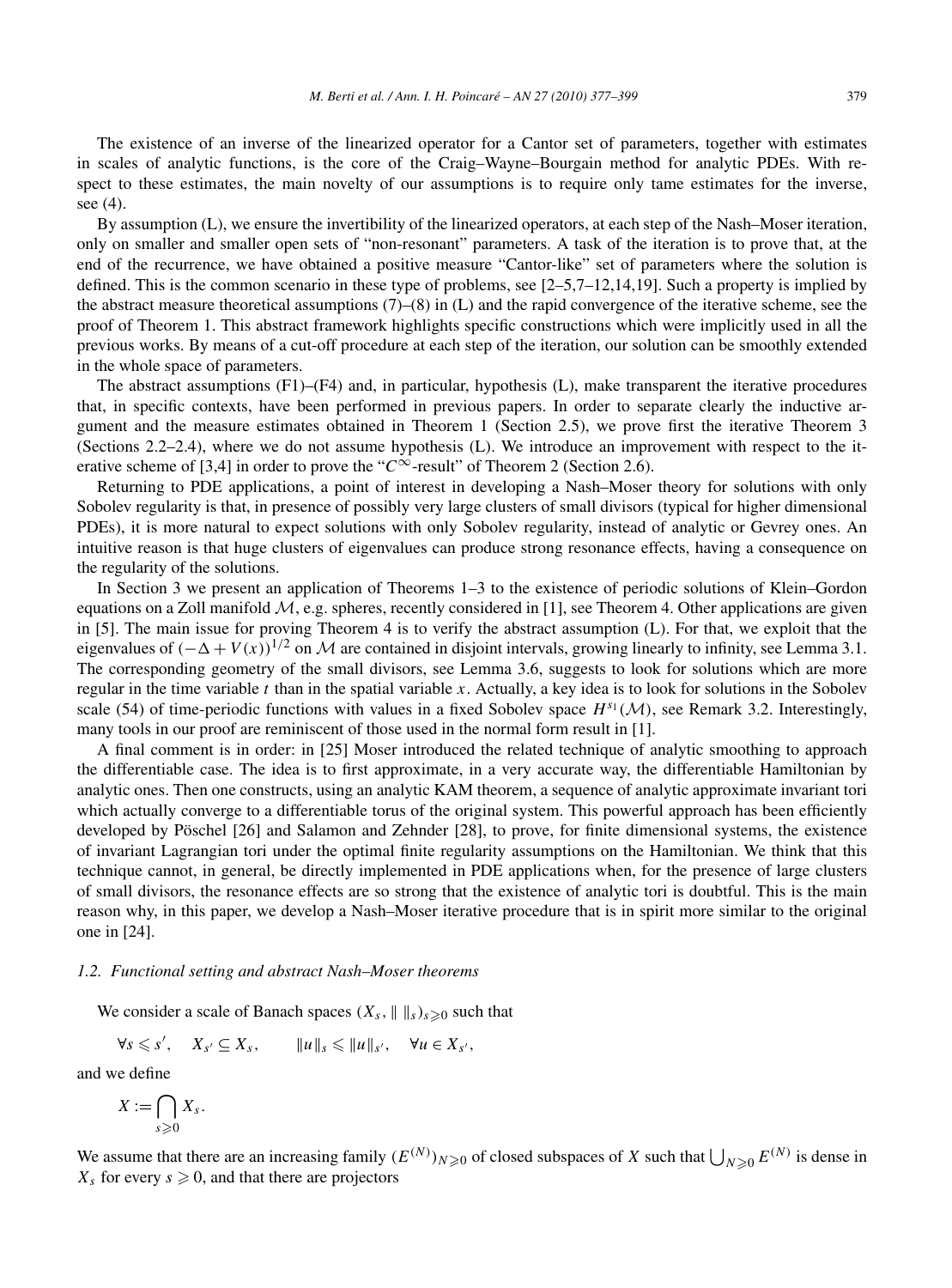$$
\Pi^{(N)}: X_0 \to E^{(N)} \quad \text{of range } E^{(N)}
$$

satisfying,  $\forall s \geq 0, \forall d \geq 0$ ,

- $\bullet$  (S1)  $\| \Pi^{(N)} u \|_{s+d} \leq C(s, d) N^d \| u \|_s, \forall u \in X_s;$
- $\bullet$  (S2)  $||(I \Pi^{(N)})u||_s \le C(s, d)N^{-d}||u||_{s+d}, \forall u \in X_{s+d}$

where  $C(s, d)$  are positive constants. The projectors  $\Pi^{(N)}$  can be seen as smoothing operators.

Note that by (S1) the norms  $|| \cdot ||_s$  restricted to each  $E^{(N)}$  are all equivalent. Moreover, by the density of  $\bigcup_{N \geq 0} E^{(N)}$ in  $X_s$ , for  $u \in X_s$ ,  $\|u - \Pi^{(N)}u\|_{s} \to 0$  as  $N \to \infty$ .

**Example** (Sobolev scale). If  $X_s$  is the Sobolev space  $H^s(\mathbb{T}^d)$ ,  $s \ge 0$ ,  $\mathbb{T}^d := \mathbb{R}^d/2\pi\mathbb{Z}^d$ , then  $X = C^{\infty}(\mathbb{T}^d)$  and we can choose  $E^{(N)} := \text{Span}\{e^{ik \cdot y}, k \in \mathbb{Z}^d, |k| \leq N\}$  and  $\Pi^{(N)}$  the  $L^2$ -orthogonal projector on  $E^{(N)}$ .

In every Banach scale with smoothing operators satisfying (S1)–(S2) as above, the following interpolation inequality holds.

**Lemma 1.1** *(Interpolation).* ∀0 <  $s_1$  <  $s_2$  *there is*  $K(s_1, s_2) > 0$  *such that,* ∀*t* ∈ [0*,* 1]*,* 

$$
||u||_{ts_1+(1-t)s_2} \leqslant K(s_1,s_2)||u||_{s_1}^t||u||_{s_2}^{1-t}, \quad \forall u \in X_{s_2}.
$$

**Proof.** Suppose  $u \neq 0$ . Setting  $s := ts_1 + (1 - t)s_2$ , we have,  $\forall N \ge 1$ ,

$$
||u||_s \le ||\Pi^{(N)}u||_s + ||u - \Pi^{(N)}u||_s \stackrel{(S1),(S2)}{\le} C(s_1,s_2) (N^{s-s_1}||u||_{s_1} + N^{s-s_2}||u||_{s_2})
$$

and the result follows taking  $N \ge 1$  as the integer part of  $(\|u\|_{s_2}/\|u\|_{s_1})^{1/(s_2-s_1)}$ .  $\Box$ 

We consider a  $C^2$  map

$$
F: [0, \varepsilon_0) \times \Lambda \times X_{s_0 + \nu} \to X_{s_0} \tag{2}
$$

where  $s_0 \geq 0$ ,  $\nu > 0$ ,  $\varepsilon_0 > 0$  and  $\Lambda$  is a bounded open domain of  $\mathbb{R}^q$ . We assume

• (F1)  $F(0, \lambda, 0) = 0$ ,  $\forall \lambda \in \Lambda$ ,

and the "tame" properties:

 $\exists S \in (s_0, \infty]$  such that  $\forall s \in [s_0, S), \forall u \in X_{s+v}$  with  $||u||_{s_0} \leq 2, \forall (\varepsilon, \lambda) \in [0, \varepsilon_0) \times \Lambda$ ,

- $\bullet$   $(F2)^2 \|\partial_{(\varepsilon,\lambda)} F(\varepsilon,\lambda,u)\|_{s} \leqslant C(s)(1 + \|u\|_{s+v}), \|D_u F(\varepsilon,\lambda,0)[h]\|_{s} \leqslant C(s) \|h\|_{s+v};$
- (F3)  $||D_u^2F(\varepsilon,\lambda,u)[h,v]||_s \leq C(s)(||u||_{s+v}||h||_{s_0}||v||_{s_0} + ||v||_{s+v}||h||_{s_0} + ||h||_{s+v}||v||_{s_0});$
- $\bullet$  (F4)  $\|\partial_{(\varepsilon,\lambda)}D_uF(\varepsilon,\lambda,u)[h]\|_s \leq C(s)(\|h\|_{s+v} + \|u\|_{s+v}\|h\|_{s_0}).$

From (F1)–(F4) we can deduce tame properties also for  $F(\varepsilon, \lambda, u)$  and  $(D_u F)(\varepsilon, \lambda, u)$ , see Section 2.1. The main assumption concerns the invertibility of the linear operators

$$
L^{(N)}(\varepsilon,\lambda,u) := \Pi^{(N)} D_u F(\varepsilon,\lambda,u)_{|E^{(N)}}.
$$

We consider two parameters  $\mu \geq 0$ ,  $\sigma \geq 0$ , such that

$$
\sigma > 4(\mu + \nu), \qquad \bar{s} := s_0 + 4(\mu + \nu + 1) + 2\sigma < S. \tag{3}
$$

For all  $\gamma > 0$ , we define appropriate subsets

<sup>&</sup>lt;sup>2</sup> The symbol  $\partial_{(\varepsilon,\lambda)}$  denotes either the partial derivative  $\partial_{\varepsilon}$ , or  $\partial_{\lambda_i}$ ,  $i = 1, ..., q$ .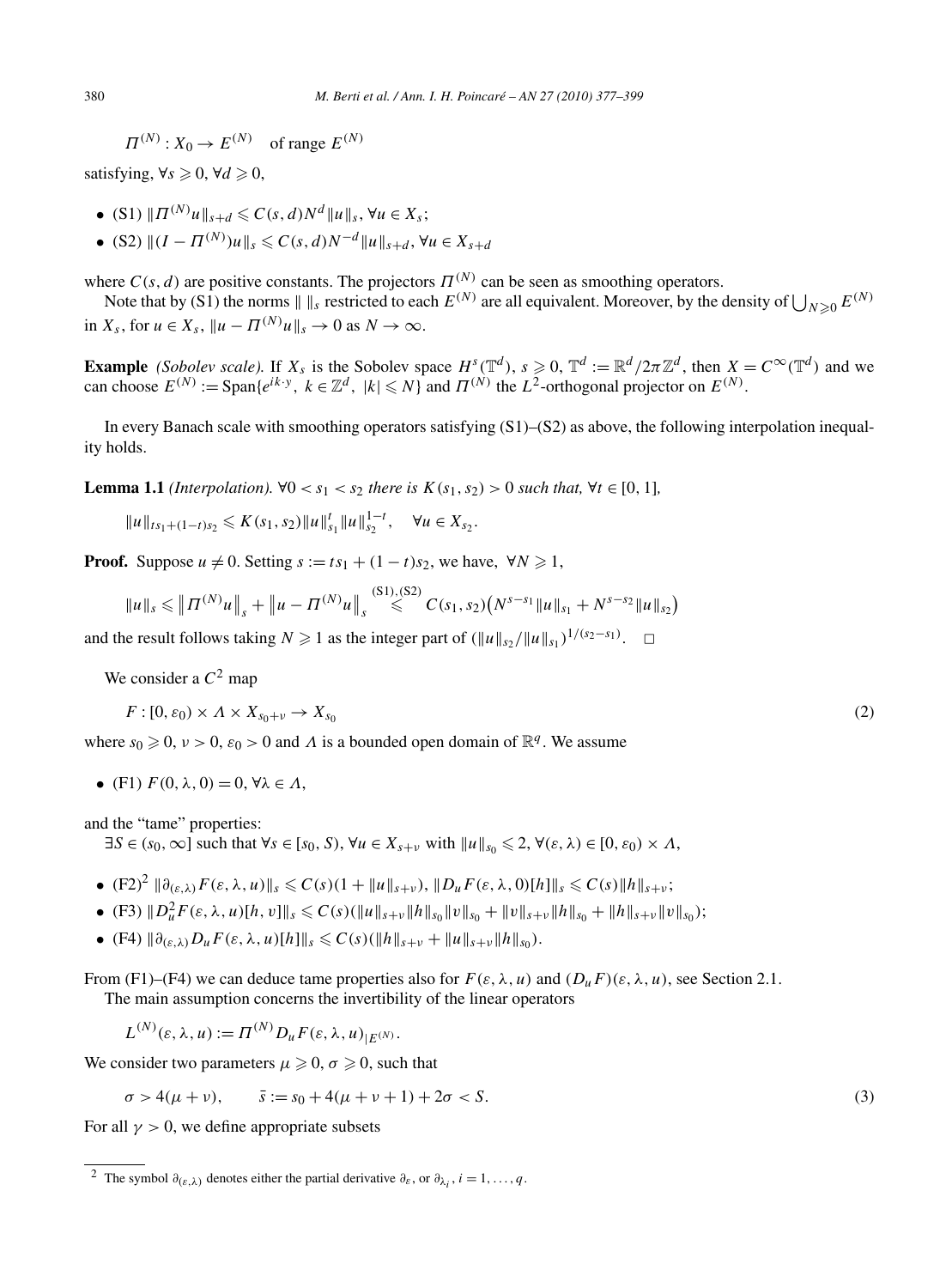$$
J_{\gamma,\mu}^{(N)} \subseteq \left\{ (\varepsilon,\lambda,u) \in [0,\varepsilon_0) \times \Lambda \times E^{(N)} \mid L^{(N)}(\varepsilon,\lambda,u) \text{ is invertible and } \forall s \in \{s_0,\bar{s}\},\right\}
$$

$$
\left\| L^{(N)}(\varepsilon,\lambda,u)^{-1}[h] \right\|_s \leq \frac{N^{\mu}}{\gamma} \left( \|h\|_s + \|u\|_s \|h\|_{s_0} \right), \ \forall h \in E^{(N)} \right\}.
$$

$$
(4)
$$

Given  $K > 0$ , we define

$$
\mathcal{U}_{K}^{(N)} := \left\{ u \in C^{1}([0, \varepsilon_{0}) \times \Lambda, E^{(N)}) \mid ||u||_{s_{0}} \leq 1, ||\partial_{(\varepsilon, \lambda)} u||_{s_{0}} \leq K \right\}
$$
(5)

and, for all  $u \in \mathcal{U}_{K}^{(N)}$ , we set

$$
G_{\gamma,\mu}^{(N)}(u) := \left\{ (\varepsilon,\lambda) \in [0,\varepsilon_0) \times \Lambda \mid (\varepsilon,\lambda,\mu(\varepsilon,\lambda)) \in J_{\gamma,\mu}^{(N)} \right\}.
$$
 (6)

We assume that

- (L) There exist  $\sigma \geq 0$ ,  $\mu \geq 0$  satisfying (3),  $\bar{\gamma} > 0$ ,  $M \in \mathbb{N}$ ,  $C > 0$ , such that:
	- (i)  $\forall \gamma \in (0, \bar{\gamma}], \forall \varepsilon \in (0, \varepsilon_0], \quad \left| \left( G_{\gamma,\mu}^{(M)}(0) \right)^c \cap \left( [0, \varepsilon) \times \Lambda \right) \right| \leqslant C \gamma \varepsilon.$  (7)
	- (ii)  $\forall \gamma \in (0, \bar{\gamma}], \bar{K} > 0, \exists \tilde{\epsilon} := \tilde{\epsilon}(\gamma, \bar{K}) \in (0, \epsilon_0]$  such that,  $\forall \epsilon \in (0, \tilde{\epsilon}], N' \ge N \ge M, u_1 \in \mathcal{U}_{\bar{K}}^{(N)}, u_2 \in \mathcal{U}_{\bar{K}}^{(N')}$  with  $||u_2 - u_1||_{s_0}$  ≤  $N^{-\sigma}$ ,

$$
\left| \left( G_{\gamma,\mu}^{(N')}(u_2) \right)^c \backslash \left( G_{\gamma,\mu}^{(N)}(u_1) \right)^c \cap \left( [0,\varepsilon) \times \Lambda \right) \right| \leqslant C \frac{\gamma \varepsilon}{N}.
$$
\n(8)

Condition (7) says that  $L^{(M)}(\varepsilon,\lambda,0)$  is invertible for most parameters in  $[0,\varepsilon)\times\Lambda$  and condition (8) says that the sets of "good" parameters  $G_{\gamma,\mu}^{(N)}(u_2)$ ,  $G_{\gamma,\mu}^{(N)}(u_1)$  do not change too much for  $u_1, u_2$  close enough in "low" Sobolev norm.

In applications, the verification of (L) strongly depends on the PDE. If in definition (4) we consider only  $s = s_0$ , then, by eigenvalue variation arguments, we can verify, for many PDEs, properties (i)–(ii). The main difficulty is to pass from informations on the eigenvalues of  $L^{(N)}(\varepsilon,\lambda,u)$  to the interpolation estimates (4) in the high Sobolev norm  $\|\|\$ <sub>s</sub>. Typically this requires "separation" properties on the small divisors of the PDE, see e.g. [10,13] and, in Section 3, Proposition 3.1 and Lemmas 3.4, 3.5.

**Theorem 1.** Assume (F1)–(F4), (L), (3). Then there is  $C > 0$  and,  $\forall \gamma \in (0, \bar{\gamma})$ , there exists  $\varepsilon_3 := \varepsilon_3(\gamma) \in (0, \varepsilon_0]$  and *a C*<sup>1</sup> *map*

$$
u:[0,\varepsilon_3)\times\Lambda\to X_{s_0+\nu}
$$
\n(9)

*such that*  $u(0, \lambda) = 0$  *and*  $F(\varepsilon, \lambda, u(\varepsilon, \lambda)) = 0$  *except in a set*  $C_\gamma$  *of Lebesgue measure*  $|C_\gamma| \le C\gamma \varepsilon_3$ *. Moreover, for all*  $\varepsilon \in (0, \varepsilon_3)$ *,*  $|\mathcal{C}_{\gamma} \cap ([0, \varepsilon) \times \Lambda)| \leq C \gamma \varepsilon$ *.* 

**Remark 1.1.** As a consequence, if the freely chosen parameter  $\gamma \rightarrow 0$ , then<sup>3</sup>

$$
\frac{|\mathcal{C}_{\gamma} \cap ([0, \varepsilon_3(\gamma)) \times \Lambda)|}{|[0, \varepsilon_3(\gamma)) \times \Lambda|} \to 0,
$$

namely the "bad" set  $C_\gamma$  of parameters has asymptotically zero measure.

**Remark 1.2.** If  $u_1, u_2$  are the maps in (9) associated respectively to  $\gamma_1, \gamma_2$ , with  $\gamma_1 < \gamma_2$ , then  $C_{\gamma_1} \subset C_{\gamma_2}$  and, for  $\varepsilon \le \min(\varepsilon_3(\gamma_1), \varepsilon_3(\gamma_2))$ , *u*<sub>1</sub> and *u*<sub>2</sub> coincide outside  $C_{\gamma_2}$ . This is easily seen from the construction of *u* in Section 2.

**Remark 1.3.** In the applications to PDEs with small divisors, the "good" parameters  $(\varepsilon, \lambda)$  such that  $u(\varepsilon, \lambda)$  is a solution of  $F(\varepsilon, \lambda, u) = 0$  form typically a Cantor-like set. The property that the solution can be extended to a  $C<sup>1</sup>$ function  $u(\cdot, \cdot)$  defined on all the space of parameters could be seen as a Whitney extension theorem. However, here, it

 $\frac{3}{\sqrt{3}}$  Also  $\varepsilon_3(\nu) \to 0$ .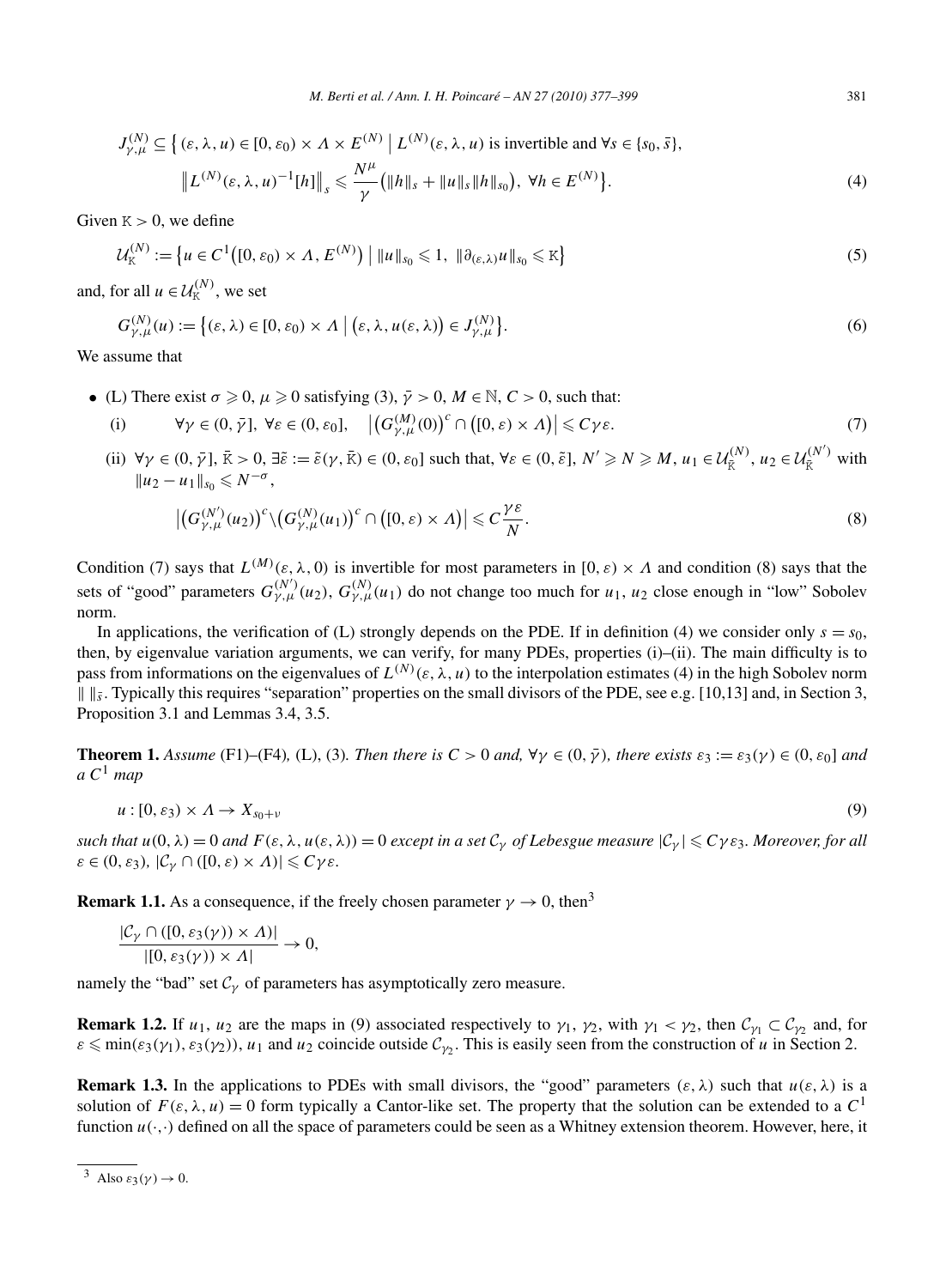is just a consequence of the use of a smooth cut-off function at each step of the Nash–Moser iteration. Such a property has been first proved in Pöschel [26] for KAM tori, and for PDEs it appeared in Kuksin [22,23] (actually it is sufficient to consider only Lipschitz extensions).

The conclusions of Theorem 1 can be strengthened under slightly stronger assumptions. Given a non-decreasing function  $\mathcal{K} : [0, \infty) \to [1, \infty)$ , we define the subsets

$$
J_{\gamma,\mu,\mathcal{K}}^{(N)} \subseteq \left\{ (\varepsilon,\lambda,u) \in [0,\varepsilon_0) \times \Lambda \times E^{(N)} \mid L^{(N)}(\varepsilon,\lambda,u) \text{ is invertible and } \forall s \geq s_0, \right\}
$$

$$
\left\| L^{(N)}(\varepsilon,\lambda,u)^{-1}[h] \right\|_s \leqslant \mathcal{K}(s) \frac{N^{\mu}}{\gamma} \left( \|h\|_s + \|u\|_s \|h\|_{s_0} \right), \ \forall h \in E^{(N)} \right\},\tag{10}
$$

and the corresponding set  $G_{\gamma,\mu,\mathcal{K}}^{(N)}(u)$  as in (6). We consider the stronger hypothesis

• (L<sub>K</sub>) The analogue to (L), with the sets  $G_{\gamma,\mu}^{(N)}(.)$  instead of  $G_{\gamma,\mu,K}^{(N)}(.)$  in (7)–(8).

We remark that in typical PDEs applications, see Section 3, assumption  $(L_K)$  is proved to hold for some K with just slightly more effort than (L).

**Theorem 2** *(Regularity). Assume* (F1)–(F4) *with*  $S = \infty$  *and* (L<sub>K</sub>)*. Then the conclusion of Theorem* 1 *holds with*  $u \in C^1([0, \varepsilon_3(\gamma)) \times \Lambda; X)$  where  $X := \bigcap_{s \geq 0} X_s$ .

The proofs of Theorems 1 and 2 are based on an iterative Nash–Moser scheme that we describe in the next section.

## **2. The Nash–Moser iterative scheme**

We shall deduce Theorem 1 from the following iterative result, where

$$
N_n := N_0^{2^n},\tag{11}
$$

*N*<sub>0</sub> ∈ N will be chosen large enough (depending on *γ*), and  $E_n$ ,  $\Pi_n$ ,  $J_{\gamma,\mu}^n$  are abbreviations for  $E^{(N_n)}$ ,  $\Pi^{(N_n)}$ ,  $J_{\gamma,\mu}^{(N_n)}$ respectively. Given a set *A* and  $\eta > 0$  we denote by  $\mathcal{N}(A, \eta)$  the open neighborhood of *A* of width  $\eta$  (which is empty if *A* is empty).

**Theorem 3.** Assume (F1)–(F4) and (3). Then, for all  $\gamma > 0$  there are  $N_0 := N_0(\gamma)$ ,  $K_0(\gamma) > 0$ ,  $\varepsilon_2 := \varepsilon_2(\gamma) \in (0, \varepsilon_0]$ and a sequence  $(u_n)_{n\geqslant 0}$  of  $C^1$  maps  $u_n$  :  $[0,\varepsilon_2)\times\varLambda\to X_{s_0+\nu}$  with the following properties:

 $(P1)_n$  *u<sub>n</sub>*( $\varepsilon, \lambda$ )  $\in E_n$ ,  $u_n(0, \lambda) = 0$ ,  $||u_n||_{s_0} \leq 1$ ,  $||\partial_{(\varepsilon,\lambda)} u_n||_{s_0} \leq K_0(\gamma) N_0^{\sigma/2}$ .  $(P2)_n$  For  $1 \leq k \leq n$ ,  $||u_k - u_{k-1}||_{s_0} \leq N_k^{-\sigma-1}$ ,  $||\partial_{(\varepsilon,\lambda)}(u_k - u_{k-1})||_{s_0} \leq N_k^{-1-\nu}$ .  $(P3)_n$  Let  $A_n := \bigcap_{k=0}^n G_{\gamma,\mu}^{(N_k)}(u_{k-1})$  with  $u_{-1} := 0$ . If  $(\varepsilon, \lambda) \in \mathcal{N}(A_n, \gamma N_n^{-\sigma/2})$  then  $u_n(\varepsilon, \lambda)$  solves the equation

$$
(\mathcal{F}_n) \quad \Pi_n F(\varepsilon, \lambda, u) = 0.
$$

 $(P4)_n$   $B_n := 1 + ||u_n||_{\bar{s}}, B'_n := 1 + ||\partial_{(\varepsilon,\lambda)} u_n||_{\bar{s}}$  (where  $\bar{s}$  is defined in (3)) satisfy

(i) 
$$
B_n \le 2N_{n+1}^{\mu+\nu}
$$
, (ii)  $B'_n \le 2N_{n+1}^{\mu+\nu+\sigma/2}$ .

*The sequence*  $(u_n)_{n\geqslant 0}$  *converges uniformly in*  $C^1([0,\varepsilon_2)\times A$ ,  $X_{s_0+v}$ ) (endowed with the sup-norm of the map and its *partial derivatives*) *to u with*  $u(0, \lambda) = 0$  *and* 

$$
(\varepsilon, \lambda) \in A_{\infty} := \bigcap_{n \geqslant 0} A_n \quad \Rightarrow \quad F(\varepsilon, \lambda, u(\varepsilon, \lambda)) = 0.
$$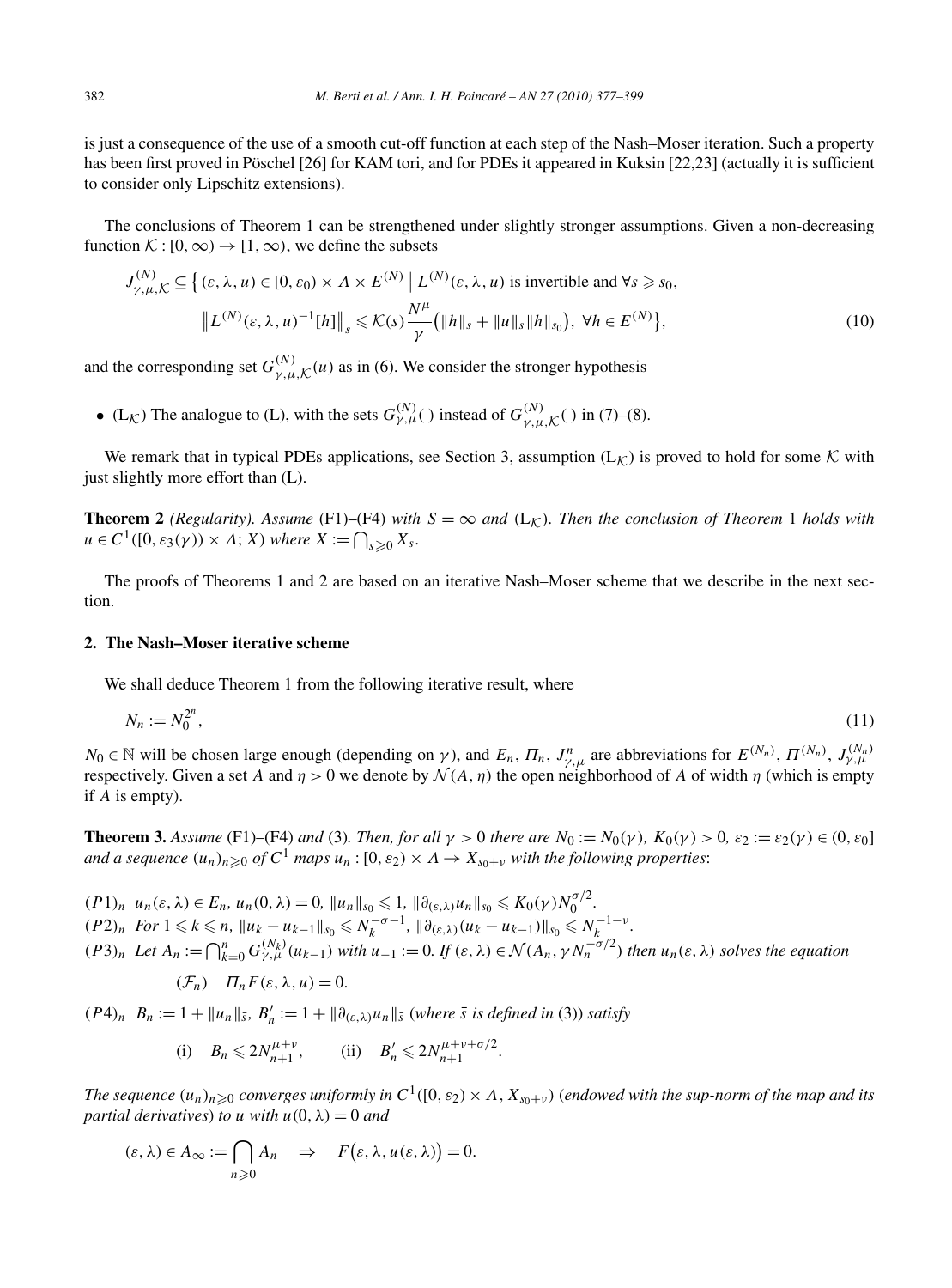Note that in Theorem 3 we do *not* use any hypothesis on the linearized operators  $L^{(N)}(\varepsilon, \lambda, u)$ , in particular we do not assume (L). Then it could happen that  $A_{n_0} = \emptyset$  for some  $n_0$ . In such a case  $u_n = u_{n_0}$ ,  $\forall n \ge n_0$ , and  $A_\infty = \emptyset$ . This is certainly the case if  $\gamma$  is chosen too large or  $\mu$  too small.

Then, in Section 2.5, we show, assuming also (L), that the Lebesgue measure of the set  $A_{\infty}$  is large, deducing Theorem 1.

**Remark 2.1.** A minor difference between Theorem 3 and most Nash–Moser iterative schemes is that we solve exactly, at each step, the Galerkin approximate equations  $(\mathcal{F}_n)$ . It could be possible also to solve it only approximately, following a standard Newton iteration plus smoothing. This different procedure accounts for the classical quadratic convergence of our scheme where  $N_n := N_0^{2^n}$  (see (11)) whereas a rapid convergence scheme in tame setting usually requires  $N_n := e^{\alpha \chi^n}$  with  $1 < \chi < 2$ .

Let us give an outline of the convergence proof of Theorem 3. The sequence of approximate solutions  $u_n$  is constructed in Sections 2.2 and 2.3 solving the Galerkin approximate equations  $(\mathcal{F}_n)$ . First, in Section 2.2, we find  $u_0$  as a fixed point of the nonlinear operator  $\mathcal{G}_0$ , defined in (18). We prove that  $\mathcal{G}_0$  is a contraction on a ball of  $(E_0, \|\cdot\|_{\mathcal{S}_0})$ , taking  $\varepsilon$  sufficiently small. Then, in Section 2.3, by induction, we construct  $u_{n+1} = u_n + h_{n+1}$  from  $u_n$ , finding  $h_{n+1}$ as a fixed point of  $\mathcal{G}_{n+1}$  defined in (29), see Lemma 2.4.

At the origin of the convergence of this Nash–Moser iteration, is the fact that  $L_{n+1}^{-1}$  satisfies the "tame" estimates (27), that the "remainder" term  $r_n$  is supported on the "high Fourier modes", and that  $R_n(h)$  is "quadratic" in *h*, see (22) for the definition of  $L_{n+1}$ ,  $r_n$ ,  $R_n(h)$ . Then  $r_n$  has a very small low norm  $|| \cdot ||_{S_0}$  thanks to the smoothing estimates (S2), the tame estimate (F5), and the controlled growth of the high norms  $||u_n||_{\bar{s}}$  of the approximate solutions given in  $(P4)_n$  (see the proof of Lemma 2.4). Actually, the main point is to prove that  $||u_n||_s$  does not grow, as  $n \to \infty$ , faster than some power of  $N_n$  independent of *s*, see Lemmas 2.5, 2.8, and Section 2.6.

We remark that the term  $r_n$  does not appear in a purely quadratic Newton scheme because it is a consequence of the smoothing procedure (projections). In the PDEs applications considered in  $[14,7-10]$  a term like  $r_n$  is proved to be small by decreasing the analyticity width at each step.

Finally, in Section 2.4, we conclude the convergence proof of Theorem 3. The proof of Theorem 1 is completed in Section 2.5 and, in Section 2.6, using the stronger assumption  $(L_K)$  and the interpolation Lemma 1.1, we prove Theorem 2.

## *2.1. Preliminaries*

From (F1)–(F3) we deduce, using Taylor formula, the tame properties: for  $s \in [s_0, S)$ , there is  $C(s) > 0$  such that  $\forall ||u||_{s_0} \leq 2, ||h||_{s_0} \leq 1,$ 

- (F5)  $|| F(\varepsilon, \lambda, u) ||_s \leq C(s) (\varepsilon + ||u||_{s+v});$
- (F6)  $||(D_uF)(\varepsilon, \lambda, u)[h]||_s \leq C(s)(||u||_{s+v}||h||_{s_0} + ||h||_{s+v});$
- (F7)  $||F(\varepsilon, \lambda, u+h) F(\varepsilon, \lambda, u) D_u F(\varepsilon, \lambda, u)[h]||_s \leq C(s)(||u||_{s+v} ||h||_{s_0}^2 + ||h||_{s+v} ||h||_{s_0}).$

We have the following perturbation lemmas:

**Lemma 2.1.** Let A, R be linear operators in  $E^{(N)}$  (A being possibly unbounded). Assume that A is invertible and *that the following bounds hold for some*  $s > s_0$  *and some*  $\alpha, \beta, \rho, \delta \geq 0$ :

$$
\|A^{-1}v\|_{s_0} \leq \alpha \|v\|_{s_0}, \qquad \|A^{-1}v\|_{s} \leq \alpha \|v\|_{s} + \beta \|v\|_{s_0}, \tag{12}
$$

$$
||Rk||_{s_0} \leq \delta ||k||_{s_0}, \qquad ||Rk||_{s} \leq \delta ||k||_{s} + \rho ||k||_{s_0}.
$$
\n(13)

 $If \alpha \delta \leqslant 1/2$  *then*  $A + R$  *is invertible and* 

$$
\|(A+R)^{-1}v\|_{s_0} \leq 2\alpha \|v\|_{s_0}, \qquad \|(A+R)^{-1}v\|_{s} \leq 2\alpha \|v\|_{s} + 4(\beta + \alpha^2 \rho) \|v\|_{s_0}.
$$
 (14)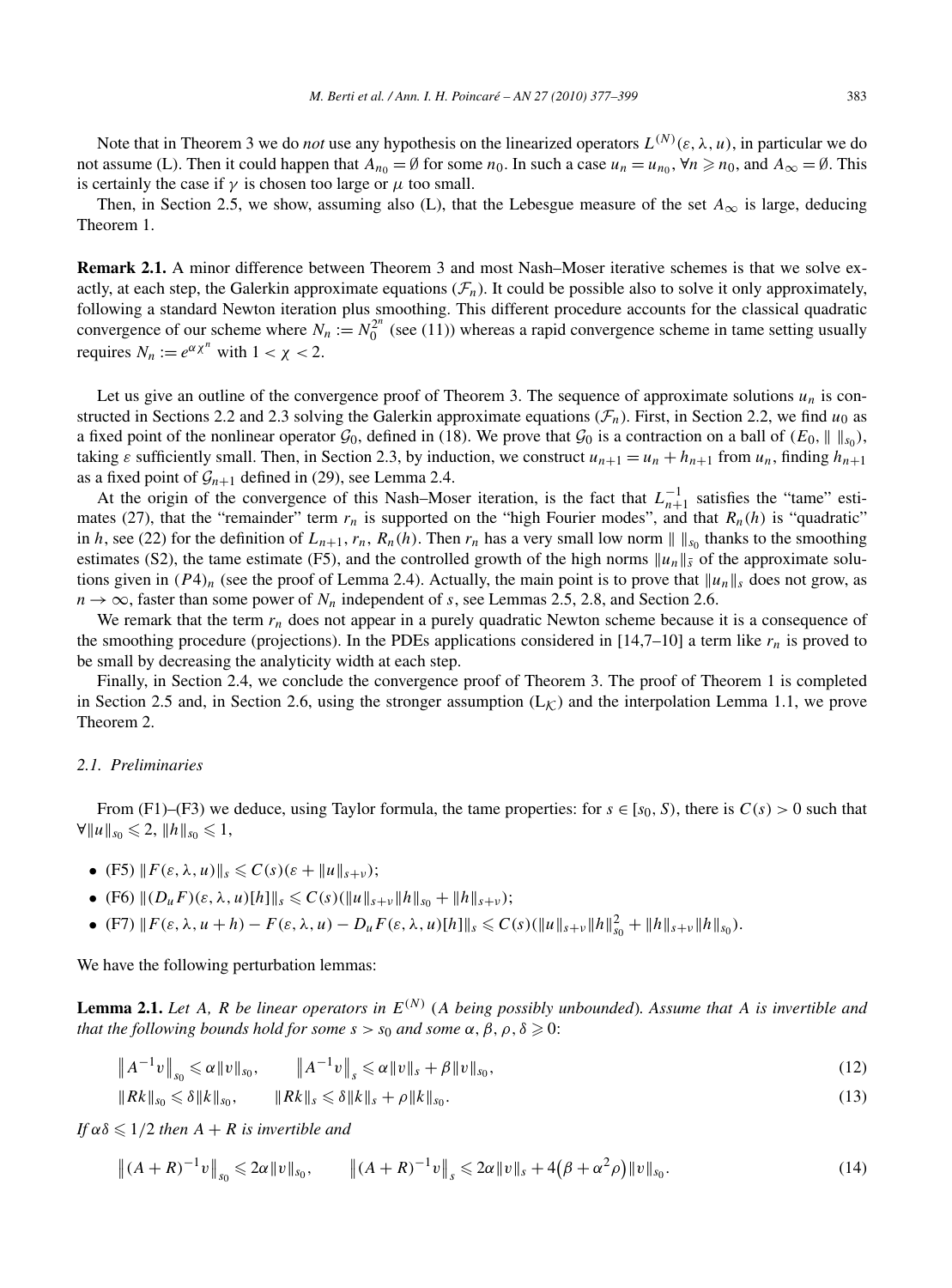**Proof.** The fact that  $A + R$  is invertible and the first bound in (14) are standard: it is enough to write  $A + R = (I + RA^{-1})A$  and to notice that  $I + RA^{-1}$  is invertible because  $||RA^{-1}||_{S_0} \le 1/2$  and  $E^{(N)}$  is a Banach space.

For the second bound, let  $k := (A + R)^{-1}v$ . We have  $k = A^{-1}(v - Rk)$  and so

$$
||k||_s \stackrel{(12)}{\leq} \alpha ||v - Rk||_s + \beta ||v - Rk||_{s_0} \stackrel{(13)}{\leq} \alpha ||v||_s + \alpha \delta ||k||_s + \alpha \rho ||k||_{s_0} + \beta ||v||_{s_0} + \beta \delta ||k||_{s_0}.
$$

Hence, since  $\alpha \delta \leq 1/2$  and  $||k||_{s_0} = ||(A + R)^{-1}v||_{s_0} \leq 2\alpha ||v||_{s_0}$ , we obtain

$$
\|k\|_{s} \leqslant 2(\alpha \|v\|_{s} + (2\alpha^2 \rho + \beta + 2\beta \delta \alpha)\|v\|_{s_{0}}) \leqslant 2\alpha \|v\|_{s} + 4(\beta + \alpha^2 \rho)\|v\|_{s_{0}}
$$

proving the second inequality in (14).  $\Box$ 

**Lemma 2.2.** Let  $(\varepsilon, \lambda, u) \in J_{\gamma,\mu}^{(N)}$  and  $||u||_{s_0} \leq 1$ . There is  $c_0 := c_0(\bar{s}) > 0$  such that, if  $|(\varepsilon', \lambda') - (\varepsilon, \lambda)| + ||h||_{s_0} \leq c_0 \gamma N^{-(\mu+\nu)}$ ,  $h \in E^{(N)}$ , then  $L^{(N)}(\varepsilon', \lambda', u + h)$  is invertible and  $\forall v \in E^{(N)}$ 

$$
\|L^{(N)}(\varepsilon', \lambda', u+h)^{-1}[v]\|_{s_0} \leqslant 4\frac{N^{\mu}}{\gamma} \|v\|_{s_0},\tag{15}
$$

$$
\|L^{(N)}(\varepsilon',\lambda',u+h)^{-1}[v]\|_{\bar{s}} \leqslant 4\frac{N^{\mu}}{\gamma}\|v\|_{\bar{s}} + K\frac{N^{2\mu+\nu}}{\gamma^2}\big(\|u\|_{\bar{s}} + \|h\|_{\bar{s}}\big)\|v\|_{s_0}.\tag{16}
$$

**Proof.** For brevity we set  $z := (\varepsilon, \lambda), z' := (\varepsilon', \lambda')$  and we apply Lemma 2.1 with  $A = L^{(N)}(z, u)$  and  $R =$  $L^{(N)}(z', u+h) - L^{(N)}(z, u)$ . Since  $||u||_{s_0} \le 1$ , the bounds in (12) hold by (4) with  $\alpha = 2\gamma^{-1}N^{\mu}$  and  $\beta = \gamma^{-1}N^{\mu}||u||_{\bar{s}}$ . By (F3) and (F4) we have, for  $s = s_0$  or  $s = \overline{s}$ ,

$$
||Rk||_s \leq |z'-z|C(s)(||k||_{s+v} + (||u||_{s+v} + ||h||_{s+v})||k||_{s_0})
$$
  
+  $C(s)((||u||_{s+v} + ||h||_{s+v})||h||_{s_0}||k||_{s_0} + ||h||_{s+v}||k||_{s_0} + ||h||_{s_0}||k||_{s+v})$   
 $\leq C(s)N^{\nu}(|z'-z| + ||h||_{s_0})||k||_s + C(s)N^{\nu}((|z'-z| + ||h||_{s_0})(||u||_s + ||h||_s) + ||h||_s)||k||_{s_0}.$ 

Hence, the bounds in (13) are satisfied with  $\delta = C(\bar{s}, s_0)N^{\nu}(|z'-z| + ||h||_{s_0})$  and  $\rho = C(\bar{s})(||u||_{\bar{s}} + 2||h||_{\bar{s}})N^{\nu}$ , for suitable positive constants  $C(\bar{s}, s_0)$ ,  $C(\bar{s})$ . Then

*,*

$$
\alpha \delta \leq 2\gamma^{-1} N^{\mu} C(\bar{s}, s_0) N^{\nu} c_0 \gamma N^{-\mu - \nu} = \frac{1}{2}, \quad \text{for } c_0 := \frac{1}{4C(\bar{s}, s_0)}
$$

and Lemma 2.1 can be applied. Then we deduce  $(15)$ – $(16)$  by  $(14)$ .  $\Box$ 

The two following subsections are devoted to the construction of the sequence  $(u_n)$  of Theorem 3. Throughout this construction we shall take  $N_0 := N_0(\gamma)$  large enough.

## *2.2. Initialization in the iterative Nash–Moser scheme*

Let  $A_0 := G_{\gamma,\mu}^{(N_0)}(0)$ . By the definition (6), the parameters  $(\varepsilon,\lambda)$  are in  $A_0$  if and only if  $(\varepsilon,\lambda,0) \in J_{\gamma,\mu}^{(N_0)}$ . Then, by Lemma 2.2, if  $N_0$  is large enough,  $\forall (\varepsilon, \lambda) \in \mathcal{N}(A_0, 2\gamma N_0^{-\sigma/2})$ , the operator  $L^{(N_0)}(\varepsilon, \lambda, 0)$  is invertible and

$$
\|L^{(N_0)}(\varepsilon,\lambda,0)^{-1}\|_{s_0} \leqslant 4N_0^{\mu}\gamma^{-1}, \qquad \|L^{(N_0)}(\varepsilon,\lambda,0)^{-1}\|_{\bar{s}} \leqslant 4N_0^{\mu}\gamma^{-1}
$$
\n(17)

(recall that  $\sigma > 4(\mu + \nu)$  by (3)). Let us introduce the notations  $L_0 := L^{(N_0)}(\varepsilon, \lambda, 0)$ ,  $r_{-1} := \Pi_0 F(\varepsilon, \lambda, 0)$ , and

$$
R_{-1}(u) := \Pi_0\bigl(F(\varepsilon,\lambda,u) - F(\varepsilon,\lambda,0) - D_u F(\varepsilon,\lambda,0)[u]\bigr).
$$

A fixed point of

$$
\mathcal{G}_0: E_0 \to E_0, \quad \mathcal{G}_0(u) := -L_0^{-1}(r_{-1} + R_{-1}(u)), \tag{18}
$$

is a solution of equation  $(\mathcal{F}_0)$ . If  $0 \le \varepsilon \le \varepsilon_2(N_0, \gamma)$  is sufficiently small,  $\mathcal{G}_0$  maps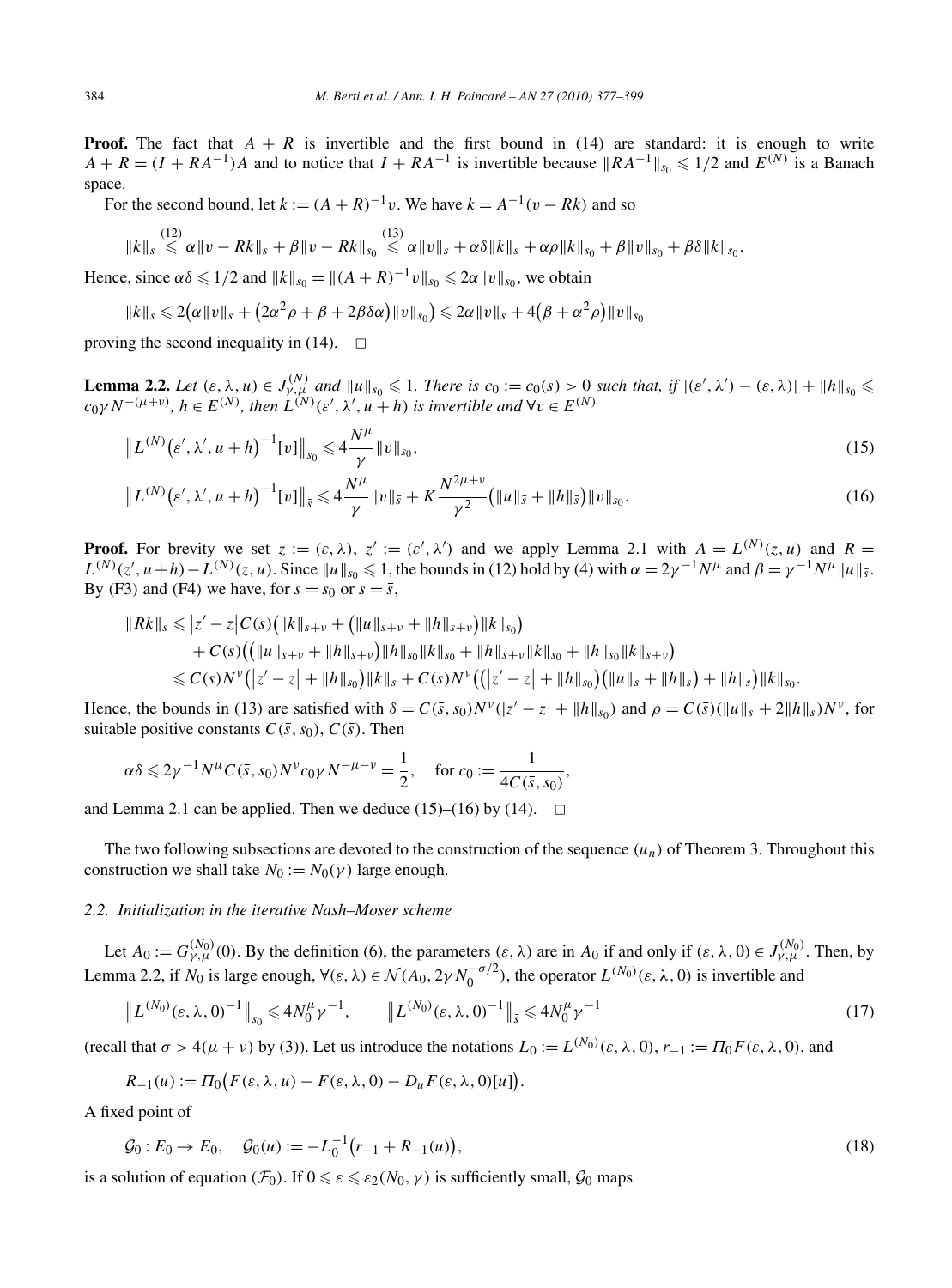$$
\mathcal{B}_0 := \left\{ u \in E_0 \mid ||u||_{s_0} \leq \rho_0 := C_0 N_0^{\mu} \varepsilon \gamma^{-1} \right\}
$$

into itself for some *C*<sub>0</sub> := *C*<sub>0</sub>(*s*<sub>0</sub>). Indeed, by (17), (F5)–(F7), (S1), ∀ $||u||_{s_0}$  ≤  $\rho_0$ ,

$$
\|\mathcal{G}_0(u)\|_{s_0} \leq 4N_0^{\mu} \gamma^{-1} \left( \|r_{-1}\|_{s_0} + \|R_{-1}(u)\|_{s_0} \right) \leq 4N_0^{\mu} \gamma^{-1} C(s_0) \left( \varepsilon + N_0^{\nu} \|u\|_{s_0}^2 \right)
$$
  

$$
\leq 4C(s_0)N_0^{\mu} \varepsilon \gamma^{-1} + 4N_0^{\mu+\nu} \gamma^{-1} C(s_0) \rho_0^2 \leq \rho_0 := C_0 N_0^{\mu} \varepsilon \gamma^{-1},
$$
 (19)

taking  $C_0 := 8C(s_0)$  and  $\varepsilon$  so small that

$$
4N_0^{\mu+\nu}\gamma^{-1}C(s_0)\rho_0 = 4N_0^{2\mu+\nu}\gamma^{-2}C(s_0)C_0\varepsilon \le \frac{1}{2}.
$$
\n(20)

In the same way, if  $\varepsilon$  is small enough, we have by *(F3)*,  $\forall u \in B_0$ ,  $||D\mathcal{G}_0(u)[h]||_{s_0} \le ||h||_{s_0}/2$ . Hence  $\mathcal{G}_0$  is a contraction on  $(\mathcal{B}_0, \| \|_{\mathfrak{s}_0})$  and it has a unique fixed point in this set.

**Remark 2.2.** The only difference between the proofs in this first step and those of Section 2.3 (and that is why this section is rather concise) is that the term  $r_{-1}$  is small thanks to the smallness of  $\varepsilon$ .

Let  $\tilde{u}_0(\varepsilon, \lambda)$  denote the unique solution in  $\mathcal{B}_0$  of  $(\mathcal{F}_0)$ , defined for all  $(\varepsilon, \lambda) \in \mathcal{N}(A_0, 2\gamma N_0^{-\sigma/2})$ . By (F1), if  $(0, \lambda) \in$  $\mathcal{N}(A_0, 2\gamma N_0^{-\sigma/2})$  then  $\tilde{u}_0(0, \lambda) = 0$ . Moreover, by the implicit function theorem,  $\tilde{u}_0 \in C^1(\mathcal{N}(A_0, 2\gamma N_0^{-\sigma/2}); \mathcal{B}_0)$  and  $\partial_{(\varepsilon,\lambda)}\tilde{u}_0 = -L^{(N_0)}(\varepsilon,\lambda,\tilde{u}_0)^{-1}[H_0\partial_{(\varepsilon,\lambda)}F(\varepsilon,\lambda,\tilde{u}_0)].$  By (F2), (15) and (20) we have  $\|\partial_{(\varepsilon,\lambda)}\tilde{u}_0\|_{s_0} \leq K\tilde{N}_0^{\mu}\gamma^{-1}$ .

Then we define the  $C^1$  map  $u_0 := \psi_0 \tilde{u}_0 : [0, \varepsilon_2) \times \Lambda \to E_0$  where the  $C^1$  cut-off function  $\psi_0 : [0, \varepsilon_2) \times \Lambda \to [0, 1]$ takes the values 1 on  $\mathcal{N}(A_0, \gamma N_0^{-\sigma/2})$  and 0 outside  $\mathcal{N}(A_0, 2\gamma N_0^{-\sigma/2})$ , and  $|\partial_{(\varepsilon,\lambda)}\psi_0| \leq C N_0^{\sigma/2} \gamma^{-1}$ . The map  $u_0$ satisfies property *(P*3*)*0.

Moreover,  $u_0(0, \lambda) = 0$ , and, by the previous estimates, property  $(P1)_0$  holds:

$$
\|u_0\|_{s_0} \leq \frac{1}{2}, \qquad \|\partial_{(\varepsilon,\lambda)} u_0\|_{s_0} \leq (CN_0^{\sigma/2} + KN_0^{\mu})\gamma^{-1} \leq \frac{K_0(\gamma)}{2}N_0^{\sigma/2}
$$
\n(21)

for some constant  $K_0(\gamma)$ . It remains to show  $(P4)_0$ . By (17), proceeding as in (19), provided that  $4N_0^{\mu+\nu}\gamma^{-1}C(\bar{s})\rho_0 \leq$ 1/2, we have  $\|\tilde{u}_0\|_{\bar{s}} \le K(\gamma)N_0^{\mu}\varepsilon$ , and, similarly,

$$
\|\partial_{(\varepsilon,\lambda)}\tilde{u}_0\|_{\bar{s}} \stackrel{(16)}{\leq} 4\frac{N_0^{\mu}}{\gamma} \|\partial_{(\varepsilon,\lambda)}F(\varepsilon,\lambda,\tilde{u}_0)\|_{\bar{s}} + K\frac{N_0^{2\mu+\nu}}{\gamma^2} \|\tilde{u}_0\|_{\bar{s}} \|\partial_{(\varepsilon,\lambda)}F(\varepsilon,\lambda,\tilde{u}_0)\|_{s_0} \leq K(\gamma)N_0^{\mu}.
$$

Hence

$$
\|\tilde{u}_0\|_{\bar{s}} \leq 2N_1^{\mu+\nu} \quad \text{and} \quad \|\partial_{(\varepsilon,\lambda)}\tilde{u}_0\|_{\bar{s}} \leq 2N_1^{\mu+\nu+(\sigma/2)}
$$

for  $N_0(\gamma)$  large enough (since  $N_1 \ge N_0^2/2$  by (11)).

#### *2.3. Iteration in the Nash–Moser scheme*

In the previous subsection, we have proved that there is  $u_0$  that satisfies  $(P1)_0$  (more precisely (21)),  $(P3)_0$  and  $(P4)_0$ . Note that  $(P2)_0$  is automatically satisfied.

By induction, now suppose that we have already defined  $u_n \in C^1([0, \varepsilon_2) \times \Lambda, E_n)$  satisfying the properties  $(P_1)_n - (P_2)_n$ . We define the next approximation term  $u_{n+1}$  via the following modified Nash–Moser scheme. For  $h \in E_{n+1}$  we write

$$
\Pi_{n+1} F(\varepsilon, \lambda, u_n(\varepsilon, \lambda) + h) = r_n + L_{n+1}[h] + R_n(h)
$$

where

$$
r_n := \Pi_{n+1} F(\varepsilon, \lambda, u_n), \qquad L_{n+1} := L_{n+1}(\varepsilon, \lambda) := L^{(N_{n+1})}(\varepsilon, \lambda, u_n(\varepsilon, \lambda)),
$$
  
\n
$$
R_n(h) := \Pi_{n+1} \big( F(\varepsilon, \lambda, u_n + h) - F(\varepsilon, \lambda, u_n) - D_u F(\varepsilon, \lambda, u_n)[h] \big).
$$
\n(22)

The "quadratic" term  $R_n(h)$  is estimated, by (F7), as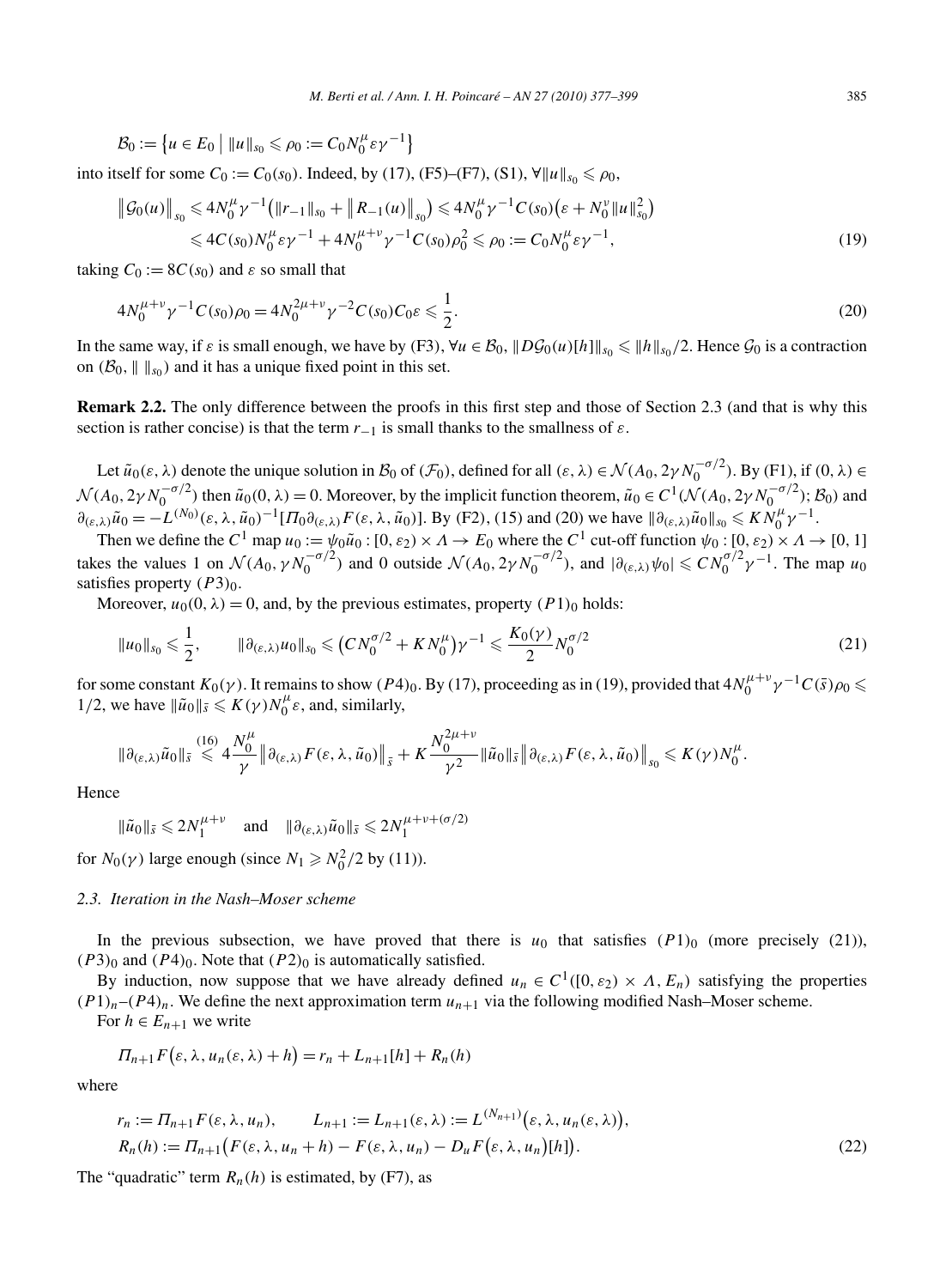$$
\|R_n(h)\|_{s} \leqslant C(s) \big( \|u_n\|_{s+v} \|h\|_{s_0}^2 + \|h\|_{s+v} \|h\|_{s_0} \big). \tag{23}
$$

By  $(P3)_n$ , if  $(\varepsilon, \lambda) \in \mathcal{N}(A_n; \gamma N_n^{-\sigma/2})$  then  $u_n$  solves equation  $(\mathcal{F}_n)$  and so

$$
r_n = \Pi_{n+1} F(\varepsilon, \lambda, u_n) - \Pi_n F(\varepsilon, \lambda, u_n) = \Pi_{n+1} (I - \Pi_n) F(\varepsilon, \lambda, u_n).
$$
\n(24)

By (6) and (4), the operator  $L_{n+1}(\varepsilon, \lambda)$  is invertible on the set  $A_{n+1} = A_n \cap G_{\gamma,\mu}^{(N_{n+1})}(u_n)$ . If  $A_{n+1} = \emptyset$  we define  $u_k := u_n, \forall k > n.$  Otherwise we continue the iteration.

Note that, by (11), for  $N_0$  large enough, we have the inclusion

$$
\mathcal{N}(A_{n+1}, 2\gamma N_{n+1}^{-\sigma/2}) \subset \mathcal{N}(A_n, \gamma N_n^{-\sigma/2}).
$$
\n
$$
(25)
$$

**Lemma 2.3.** *For all*  $(\varepsilon, \lambda) \in \mathcal{N}(A_{n+1}, 2\gamma N_{n+1}^{-\sigma/2})$  *the operator*  $L_{n+1}(\varepsilon, \lambda)$  *is invertible,* 

$$
\left\| L_{n+1}^{-1}[v] \right\|_{s_0} \leqslant 4 \frac{N_{n+1}^{\mu}}{\gamma} \| v \|_{s_0}, \quad \forall v \in E_{n+1}, \tag{26}
$$

*and*

$$
\|L_{n+1}^{-1}[v]\|_{\bar{s}} \leqslant K(\gamma)N_{n+1}^{\mu}\big(\|v\|_{\bar{s}} + N_{n+1}^{2(\mu+\nu)}\|v\|_{s_0}\big), \quad \forall v \in E_{n+1}.
$$
\n<sup>(27)</sup>

**Proof.** We apply Lemma 2.2. In fact, if  $z := (\varepsilon, \lambda) \in \mathcal{N}(A_{n+1}, 2\gamma N_{n+1}^{-\sigma/2})$ , there is  $z' := (\varepsilon', \lambda') \in A_{n+1}$  *(i.e.*)  $(z', u_n(z')) \in J_{\gamma,\mu}^{(N_{n+1})}$  such that  $|z - z'| \leq 2\gamma N_{n+1}^{-\sigma/2}$ , and then

$$
|z-z'| + \|u_n(z) - u_n(z')\|_{s_0} \stackrel{(P1)_n}{\leq} 2\gamma N_{n+1}^{-\sigma/2} (1 + K_0(\gamma)N_0^{\sigma/2}) \leq c_0\gamma N_{n+1}^{-(\mu+\nu)}
$$

for  $N_0 := N_0(\gamma)$  large enough, using (3) and (11). Thus (15) gives (26) and (16), together with the bound  $||u_n(z') - u_n(z)||_s$  ≤  $||u_n(z')||_s + ||u_n(z)||_s$  ≤ 2*B<sub>n</sub>*, provides

$$
\|L_{n+1}^{-1}[v]\|_{\bar{s}} \leqslant \frac{K'}{\gamma} N_{n+1}^{\mu} \left( \|v\|_{\bar{s}} + \frac{N_{n+1}^{\mu+\nu}}{\gamma} B_n \|v\|_{s_0} \right) \tag{28}
$$

which implies (27) by  $(P4)_n$ .  $\Box$ 

Defining for  $(\varepsilon, \lambda) \in \mathcal{N}(A_{n+1}, 2\gamma N_{n+1}^{-\sigma/2})$  the map

$$
\mathcal{G}_{n+1}: E_{n+1} \to E_{n+1}, \quad \mathcal{G}_{n+1}(h) := -L_{n+1}^{-1} [r_n + R_n(h)], \tag{29}
$$

the equation  $(\mathcal{F}_{n+1})$  is equivalent to the fixed point problem  $h = \mathcal{G}_{n+1}(h)$ .

**Lemma 2.4** *(Contraction). Let*  $(\varepsilon, \lambda) \in \mathcal{N}(A_{n+1}, 2\gamma N_{n+1}^{-\sigma/2})$ *. For*  $N_0(\gamma)$  *large enough*  $\mathcal{G}_{n+1}$  *is a contraction in*  $\mathcal{B}_{n+1} := \{ h \in E_{n+1} \mid \|h\|_{s_0} \leqslant \rho_{n+1} := N_{n+1}^{-\sigma-1} \}$  endowed with the norm  $\| \|s_0$ .

**Proof.** For all  $(\varepsilon, \lambda) \in \mathcal{N}(A_{n+1}, 2\gamma N_{n+1}^{-\sigma/2})$ , by (26) and (29), we have

$$
\left\| \mathcal{G}_{n+1}(h) \right\|_{s_0} \leqslant 4N_{n+1}^{\mu} \gamma^{-1} \big( \| r_n \|_{s_0} + \| R_n(h) \|_{s_0} \big) \tag{30}
$$

and  $r_n$  has the form (24) because of (25). Now, if  $||h||_{s_0} \le \rho_{n+1} := N_{n+1}^{-\sigma-1}$  then

$$
||r_{n}||_{s_{0}} + ||R_{n}(h)||_{s_{0}} \leqslant K\left(N_{n}^{-(\bar{s}-s_{0})}||F(\varepsilon,\lambda,u_{n})||_{\bar{s}} + ||u_{n}||_{s_{0}+\nu}||h||_{s_{0}}^{2} + ||h||_{s_{0}}||h||_{s_{0}+\nu}\right)
$$
\n
$$
\leqslant K'(N_{n+1}^{-(\bar{s}-s_{0})/2}N_{n}^{\nu}B_{n} + N_{n+1}^{\nu}||h||_{s_{0}}^{2})
$$
\n
$$
\leqslant K_{1}(N_{n+1}^{-\mu-\sigma-2} + N_{n+1}^{\nu}\rho_{n+1}^{2})
$$
\n
$$
\leqslant K_{1}\rho_{n+1}(N_{n+1}^{-\mu-1} + N_{n+1}^{\nu-\sigma-1}) \leqslant K_{2}\rho_{n+1}N_{n+1}^{-\mu-1}.
$$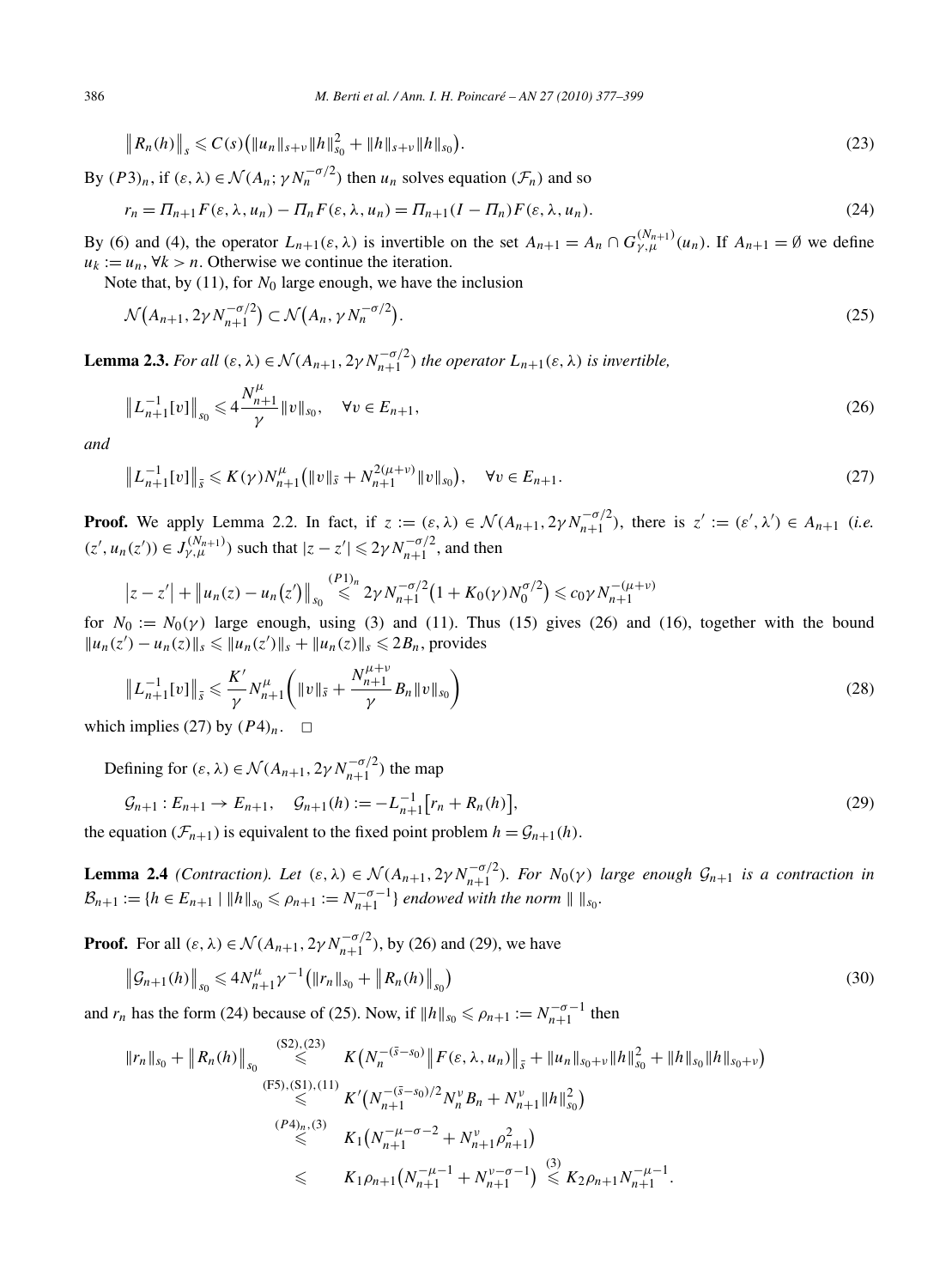As a consequence, for  $N_0 := N_0(\gamma)$  large enough, we have

$$
||h||_{s_0} \le \rho_{n+1} \quad \Rightarrow \quad ||r_n||_{s_0} + ||R_n(h)||_{s_0} \le \rho_{n+1} N_{n+1}^{-\mu} \gamma / 4. \tag{31}
$$

Hence by (30),  $\mathcal{G}_{n+1}(\mathcal{B}_{n+1}) \subset \mathcal{B}_{n+1}$ .

Next, differentiating (29) with respect to *h* and using (22), we get,  $\forall h \in \mathcal{B}_{n+1}$ ,

$$
D_h \mathcal{G}_{n+1}(h)[v] = -L_{n+1}^{-1} \Pi_{n+1} (D_u F(\varepsilon, \lambda, u_n + h)[v] - D_u F(\varepsilon, \lambda, u_n)[v])
$$

and

$$
||D_h \mathcal{G}_{n+1}(h)[v]||_{s_0} \stackrel{(26),(F3),(P1)_n}{\leq} \frac{K}{\gamma} N_{n+1}^{\mu+\nu} \rho_{n+1} ||v||_{s_0} \stackrel{(3)}{\leq} \frac{K}{\gamma} N_{n+1}^{-1} ||v||_{s_0} \leqslant \frac{||v||_{s_0}}{2}
$$

for  $N_0$  large enough. Hence  $\mathcal{G}_{n+1}$  is a contraction in  $\mathcal{B}_{n+1}$ .  $\square$ 

Let  $\tilde{h}_{n+1} := \tilde{h}_{n+1}(\varepsilon, \lambda) \in E_{n+1}$  be the unique fixed point of  $\mathcal{G}_{n+1}$ , for  $(\varepsilon, \lambda) \in \mathcal{N}(A_{n+1}, 2\gamma N_{n+1}^{-\sigma/2})$ . Since  $\tilde{h}_{n+1}$ solves

$$
U_{n+1}(\varepsilon, \lambda, h) := \Pi_{n+1} F(\varepsilon, \lambda, u_n(\varepsilon, \lambda) + h) = 0
$$
\n(32)

and  $u_n(0, \lambda) \stackrel{(P_1)_n}{=} 0$ , we deduce, by (F1) and the uniqueness of the fixed point, that

$$
(0, \lambda) \in \mathcal{N}\left(A_{n+1}, 2\gamma N_{n+1}^{-\sigma/2}\right) \quad \Rightarrow \quad \tilde{h}_{n+1}(0, \lambda) = 0. \tag{33}
$$

**Lemma 2.5** *(Estimate in high norm).*  $\forall (\varepsilon, \lambda) \in \mathcal{N}(A_{n+1}, 2\gamma N_{n+1}^{-\sigma/2})$  *we have* 

$$
\|\tilde{h}_{n+1}\|_{\bar{s}} \leq N_{n+1}^{2(\mu+\nu)}.
$$
\n(34)

**Proof.** By  $\tilde{h}_{n+1} = \mathcal{G}_{n+1}(\tilde{h}_{n+1})$  we estimate

$$
\|\tilde{h}_{n+1}\|_{\bar{s}} \leq K(\gamma)N_{n+1}^{\mu}(\|r_{n}\|_{\bar{s}} + \|R_{n}(\tilde{h}_{n+1})\|_{\bar{s}} + N_{n+1}^{2(\mu+\nu)}(\|r_{n}\|_{s_{0}} + \|R_{n}(\tilde{h}_{n+1})\|_{s_{0}})).
$$
\n(35)

By (22) and (F5),

$$
||r_n||_{\bar{s}} \leqslant K\left(\varepsilon + ||u_n||_{\bar{s}+\nu}\right) \stackrel{\text{(S1)}}{\leqslant} K' N_n^{\nu} B_n \stackrel{\text{(P4)}_n, (11)}{\leqslant} K'' N_{n+1}^{\mu+\frac{3}{2}\nu}.
$$
\n(36)

By (23) and (S1)

$$
\|R_n(\tilde{h}_{n+1})\|_{\bar{s}} \leq K\left(N_n^{\nu}B_n\|\tilde{h}_{n+1}\|_{s_0}^2 + N_{n+1}^{\nu}\|\tilde{h}_{n+1}\|_{s_0}\|\tilde{h}_{n+1}\|_{\bar{s}}\right)
$$
  
\$\leq N\_{n+1}^{-\sigma-1} + KN\_{n+1}^{\nu-\sigma-1}\|\tilde{h}\_{n+1}\|\_{\bar{s}}, \tag{37}

using *(P*4*)<sub>n</sub>*,  $\|\tilde{h}_{n+1}\|_{s_0}$  ≤  $\rho_{n+1} := N_{n+1}^{-\sigma-1}$  (Lemma 2.4) and  $\sigma > 4(μ + ν)$ . Inserting in (35) the estimates (36)–(37) and (31) we get, for  $N_0 := N_0(\gamma)$  large enough,

$$
\|\tilde{h}_{n+1}\|_{\bar{s}} \leq \frac{1}{2} N_{n+1}^{2(\mu+\nu)} + K'(\gamma) N_{n+1}^{\mu+\nu-\sigma-1} \|\tilde{h}_{n+1}\|_{\bar{s}} \leq \frac{1}{2} N_{n+1}^{2(\mu+\nu)} + \frac{1}{2} \|\tilde{h}_{n+1}\|_{\bar{s}}
$$

and (34) follows.  $\Box$ 

**Lemma 2.6** *(Estimates of the derivatives). The map*  $\tilde{h}_{n+1}$  *is in*  $C^1(\mathcal{N}(A_{n+1}, 2\gamma N_{n+1}^{-\sigma/2}); \mathcal{B}_{n+1})$  and

(i) 
$$
\|\partial_{(\varepsilon,\lambda)}\tilde{h}_{n+1}\|_{s_0} \leq \frac{1}{2}N_{n+1}^{-1-\nu}
$$
, (ii)  $\|\partial_{(\varepsilon,\lambda)}\tilde{h}_{n+1}\|_{\tilde{s}} \leq N_{n+1}^{2(\mu+\nu)+\sigma}$ . (38)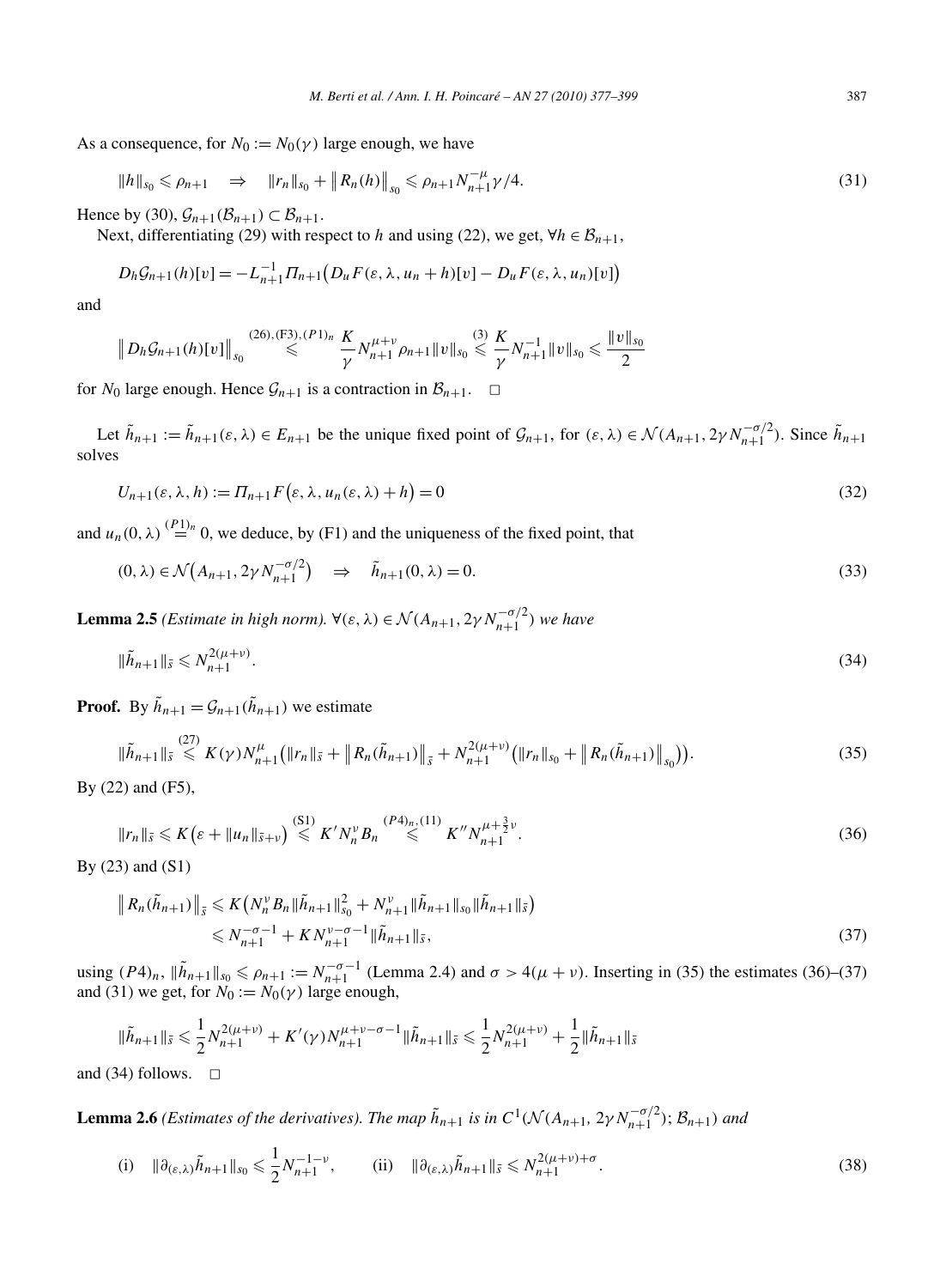**Proof.** We set for brevity  $z := (\varepsilon, \lambda)$ . Recall that  $U_{n+1}(z, \tilde{h}_{n+1}(z)) = 0$ , see (32). The partial derivative  $D_h U_{n+1}(z, \tilde{h}_{n+1}) = L^{(N_{n+1})}(z, u_n(z) + \tilde{h}_{n+1})$  is invertible by Lemma 2.2. Actually, arguing as in the proof of Lemma 2.3, since  $\|\tilde{h}_{n+1}\|_{s_0} \le N_{n+1}^{-\sigma-1} \ll c_0 \gamma N_{n+1}^{-(\mu+\nu)}$  for  $N_0$  large, the estimates (15)–(16) imply

$$
\left\| \left( D_h U_{n+1}(z, \tilde{h}_{n+1}) \right)^{-1} [v] \right\|_{s_0} \leqslant 4 \gamma^{-1} N_{n+1}^{\mu} \| v \|_{s_0}, \quad \forall v \in E_{n+1},
$$
\n(39)

$$
\| (D_h U_{n+1}(z, \tilde{h}_{n+1}))^{-1} [v] \|_{\tilde{s}} \overset{(P4)_n}{\leq} K(\gamma) N_{n+1}^{\mu} \left( \|v\|_{\tilde{s}} + N_{n+1}^{\mu+\nu} (N_{n+1}^{\mu+\nu} + \|\tilde{h}_{n+1}\|_{\tilde{s}}) \|v\|_{s_0} \right)
$$
  

$$
\overset{(34)}{\leq} K'(\gamma) N_{n+1}^{\mu} \left( \|v\|_{\tilde{s}} + N_{n+1}^{3(\mu+\nu)} \|v\|_{s_0} \right).
$$
 (40)

Then, by the implicit function theorem,  $\tilde{h}_{n+1} \in C^1(\mathcal{N}(A_{n+1}, 2\gamma N_{n+1}^{-\sigma/2}); \mathcal{B}_{n+1})$  and

$$
\partial_z \tilde{h}_{n+1} = -\big((D_h U_{n+1})(z, \tilde{h}_{n+1})\big)^{-1} (\partial_z U_{n+1})(z, \tilde{h}_{n+1}).\tag{41}
$$

Now, using that  $u_n(z)$  solves  $(\mathcal{F}_n)$  for  $z \in \mathcal{N}(A_n, \gamma N_n^{-\sigma/2})$ , we get by (25)

$$
\partial_z U_{n+1}(z, h) = \Pi_{n+1} \big( \partial_z F(z, u_n + h) + D_u F(z, u_n + h) [\partial_z u_n] \big) \n= \Pi_{\{x : (x, h) \in \mathcal{F}\}} \big( \mathcal{L}_{n+1}(z, u_n + h) + D_u F(z, u_n + h) [\partial_z u_n] \big)
$$
\n(42)

$$
= II_{n+1}(\partial_z F)(z, u_n + h) - II_n(\partial_z F)(z, u_n)
$$

$$
+ \Pi_{n+1}(D_{\mathfrak{u}} F)(z, u_n + h)[\partial_z u_n] - \Pi_n(D_{\mathfrak{u}} F)(z, u_n)[\partial_z u_n]
$$

$$
= \Pi_{n+1} \big( (\partial_z F)(z, u_n + h) - (\partial_z F)(z, u_n) \big) \tag{43}
$$

$$
+ \Pi_{n+1}((D_u F)(z, u_n + h) - (D_u F)(z, u_n))[\partial_z u_n]
$$
\n(44)

$$
+ \Pi_{n+1}(I - \Pi_n)(\partial_z F(z, u_n) + D_u F(z, u_n)[\partial_z u_n]). \tag{45}
$$

Using (F4), (F3), *(P*1*)n*, (S1), we get

$$
\|(43)\|_{s_0} + \|(44)\|_{s_0} \leqslant K(\gamma)N_{n+1}^{\nu} \|\tilde{h}_{n+1}\|_{s_0} \leqslant K(\gamma)N_{n+1}^{\nu-\sigma-1}
$$
\n<sup>(46)</sup>

by Lemma 2.4. By the smoothing estimate (S2), and  $(F2)$ ,  $(F3)$ ,  $(F6)$ ,  $(P1)_n$ ,

$$
\| (45) \|_{s_0} \leq K(\gamma) N_n^{-(5-s_0)} \left( 1 + \| u_n \|_{\bar{s}+\nu} + \| \partial_z u_n \|_{\bar{s}+\nu} \right)
$$
  

$$
\leq K'(\gamma) N_n^{-(5-s_0)} N_n^{\nu} N_{n+1}^{\nu+\mu+\frac{\sigma}{2}} \leq K'(\gamma) N_{n+1}^{-\frac{1}{2}(\mu+\nu+\sigma+4)}.
$$
  
(47)

From (41), (39), (46)–(47) we deduce estimate (38)(i) for  $N_0(\gamma)$  large enough. To prove (38)(ii) we use (41) and estimate (40), whence

$$
\|\partial_z \tilde{h}_{n+1}\|_{\tilde{s}} \leq K'(\gamma)N_{n+1}^{\mu}(\|\partial_z U_{n+1}(z, \tilde{h}_{n+1})\|_{\tilde{s}} + N_{n+1}^{3(\mu+\nu)} \|\partial_z U_{n+1}(z, \tilde{h}_{n+1})\|_{s_0})
$$
  
\n
$$
\leq \tilde{K}(\gamma)N_{n+1}^{\mu}(\|u_n\|_{\tilde{s}+\nu} + \|\tilde{h}_{n+1}\|_{\tilde{s}+\nu} + \|\partial_z u_n\|_{\tilde{s}+\nu} + N_{n+1}^{2(\mu+\nu)})
$$
  
\n
$$
\xrightarrow{(P4)_{n}} (34)_{\tau}M'(\gamma)N_{n+1}^{\mu+\nu}(\gamma)N_{n+1}^{\mu+\nu+1}(\gamma)_{\tilde{s}} + N_{n+1}^{2(\mu+\nu)}(\gamma)N_{n+1}^{2(\mu+\nu)}(\gamma)N_{n+1}^{2(\mu+\nu)}.
$$
 (48)

$$
\stackrel{P^4|n, (34)}{\leq} K''(\gamma) N_{n+1}^{\mu+\nu} \left( N_{n+1}^{\mu+\nu+\sigma/2} + N_{n+1}^{2(\mu+\nu)} \right) \leq N_{n+1}^{2(\mu+\nu)+\sigma} \tag{49}
$$

for  $N_0 := N_0(\gamma)$  large enough. To obtain (48) we have used (F2), (F6) and  $(P1)_n$  in (42) to bound  $\|\partial_z U_{n+1}(z, \tilde{h}_{n+1})\|_{\tilde{s}}$ and (46)–(47) to bound  $||\partial_z U_{n+1}(z, \tilde{h}_{n+1})||_{s_0}$ . <del></del>□

We now define a C<sup>1</sup>-extension of  $(\tilde{h}_{n+1})$ <sub>*A<sub>n+1</sub>*</sub> onto the whole  $[0, \varepsilon_2) \times \Lambda$ .

**Lemma 2.7** *(Extension). There is*  $h_{n+1} \in C^1([0, \varepsilon_2) \times \Lambda, \mathcal{B}_{n+1})$  *satisfying* 

$$
h_{n+1}(0, \lambda) = 0, \qquad \|h_{n+1}\|_{s_0} \leq N_{n+1}^{-\sigma-1}, \qquad \|\partial_{(\varepsilon,\lambda)} h_{n+1}\|_{s_0} \leq N_{n+1}^{-\nu-1}
$$
  
and that is equal to  $\tilde{h}_{n+1}$  on  $\mathcal{N}(A_{n+1}, \gamma N_{n+1}^{-\sigma/2}).$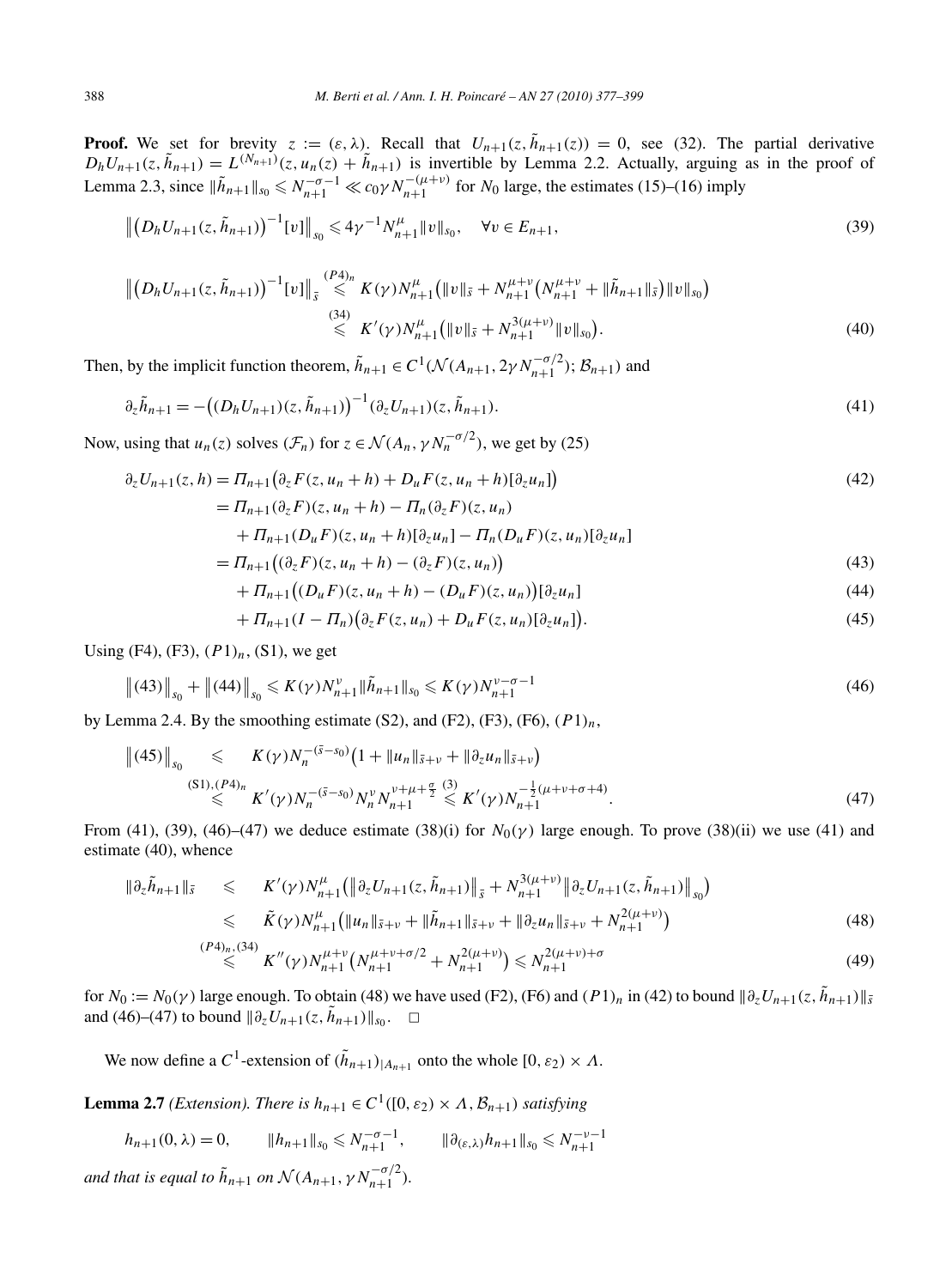**Proof.** Let

$$
h_{n+1}(\varepsilon,\lambda) := \begin{cases} \psi_{n+1}(\varepsilon,\lambda)\tilde{h}_{n+1}(\varepsilon,\lambda) & \text{if } (\varepsilon,\lambda) \in \mathcal{N}(A_{n+1}, 2\gamma N_{n+1}^{-\sigma/2}),\\ 0 & \text{if } (\varepsilon,\lambda) \notin \mathcal{N}(A_{n+1}, 2\gamma N_{n+1}^{-\sigma/2}) \end{cases}
$$
(50)

where  $\psi_{n+1}$  is a  $C^1$  cut-off function satisfying  $0 \le \psi_{n+1} \le 1$ ,  $\psi_{n+1} = 1$  on  $\mathcal{N}(A_{n+1}, \gamma N_{n+1}^{-\sigma/2})$ ,  $\psi_{n+1} = 0$  outside  $\mathcal{N}(A_{n+1}, 2\gamma N_{n+1}^{-\sigma/2}), \text{ and } |\partial_{(\varepsilon,\lambda)} \psi_{n+1}| \leq C\gamma^{-1} N_{n+1}^{\sigma/2}.$ 

By (33) and the definition of  $\psi_{n+1}$  we get  $h_{n+1}(0, \lambda) = 0$ ,  $\forall \lambda \in \Lambda$ .

By the definition,  $||h_{n+1}||_{s_0} \le ||\tilde{h}_{n+1}||_{s_0} \le \rho_{n+1} = N_{n+1}^{-\sigma-1}$  by Lemma 2.4, and

$$
\|\partial_{(\varepsilon,\lambda)} h_{n+1}\|_{s_0} \leqslant |\partial_{(\varepsilon,\lambda)} \psi_{n+1}|\|\tilde{h}_{n+1}\|_{s_0} + \|\partial_{(\varepsilon,\lambda)} \tilde{h}_{n+1}\|_{s_0} \leqslant N_{n+1}^{-\nu-1}
$$

for  $N_0(\gamma)$  large enough, by the previous bound on  $|\partial_{(\varepsilon,\lambda)}\psi_{n+1}|$  and Lemma 2.6.  $\Box$ 

Finally we define  $u_{n+1} \in C^1([0, \varepsilon_2) \times \Lambda, E_{n+1})$  as  $u_{n+1} := u_n + h_{n+1}$ . By Lemma 2.7, on  $\mathcal{N}(A_{n+1}, \gamma N_n^{-\sigma/2})$  we have  $h_{n+1} = \tilde{h}_{n+1}$  that solves Eq. (32) and so  $u_{n+1}$  solves Eq. ( $\mathcal{F}_{n+1}$ ). Hence property  $(P3)_{n+1}$  holds. By Lemma 2.7, property  $(P2)_{n+1}$  holds. By (21) and  $(P2)_{n+1}$ , for  $N_0(\gamma)$  large enough,

$$
||u_{n+1}||_{s_0} \leqslant \frac{1}{2} + \sum_{k=0}^n ||h_{k+1}||_{s_0} \leqslant 1,
$$

$$
\|\partial_{(\varepsilon,\lambda)}u_{n+1}\|_{s_0}\leqslant \frac{K_0(\gamma)}{2}N_0^{\sigma/2}+\sum_{k=0}^n\|\partial_{(\varepsilon,\lambda)}h_{k+1}\|_{s_0}\leqslant K_0(\gamma)N_0^{\sigma/2}.
$$

Moreover, still by Lemma 2.7 we have  $u_{n+1}(0, \lambda) = 0$ ,  $\forall \lambda \in \Lambda$ , and also property  $(P1)_{n+1}$  is verified. The induction of Theorem 3 is concluded in the following lemma.

**Lemma 2.8.** *For*  $N_0 := N_0(\gamma)$  *large, property*  $(P4)_{n+1}$  *holds.* 

**Proof.** By the definition (50) and (34) we have  $||h_{n+1}||_{\bar{s}} \le N_{n+1}^{2(\mu+\nu)}$  and, by  $(P4)_n$ ,

$$
B_{n+1} \leq B_n + ||h_{n+1}||_{\bar{s}} \leq 2N_{n+1}^{\mu+\nu} + N_{n+1}^{2(\mu+\nu)} \leq 2N_{n+2}^{\mu+\nu}
$$

for  $N_0 := N_0(\gamma)$  large enough. The second inequality follows similarly by

$$
\|\partial_{(\varepsilon,\lambda)}h_{n+1}\|_{\bar{s}} \leq \|\partial_{(\varepsilon,\lambda)}\psi_{n+1}\|\tilde{h}_{n+1}\|_{\bar{s}} + \|\partial_{(\varepsilon,\lambda)}\tilde{h}_{n+1}\|_{\bar{s}} \n\leq \frac{(34),(38)}{\gamma} \frac{C}{N_{n+1}}N_{n+1}^{(\sigma/2)+2(\mu+\nu)} + N_{n+1}^{2(\mu+\nu)+\sigma} \leq \frac{3}{2}N_{n+2}^{\mu+\nu+\sigma/2}
$$

for  $N_0 := N_0(\gamma)$  large enough.  $\Box$ 

# *2.4. Proof of Theorem 3 completed*

The sequence of maps  $u_n \in C^1([0, \varepsilon_2) \times \Lambda, E_n)$  converges in  $C^1([0, \varepsilon_2) \times \Lambda, X_{s_0+v}$  to *u*, because  $X_{s_0+v}$  is a Banach space and

$$
\sum_{n\geqslant 0} \|u_n - u_{n-1}\|_{s_0 + \nu} \leqslant K \sum_{n\geqslant 0} N_n^{\nu} \|u_n - u_{n-1}\|_{s_0} \leqslant K \sum_{n\geqslant 0} N_n^{\nu - \sigma - 1} \leqslant \sum_{n\geqslant 0} N_n^{-1} < \infty
$$

and, similarly,  $\sum_{n\geqslant 0} \|\partial_{(\varepsilon,\lambda)} u_n - \partial_{(\varepsilon,\lambda)} u_{n-1}\|_{s_0+\nu} \leqslant K' \sum_{n\geqslant 0} N_n^{-1} < \infty$ .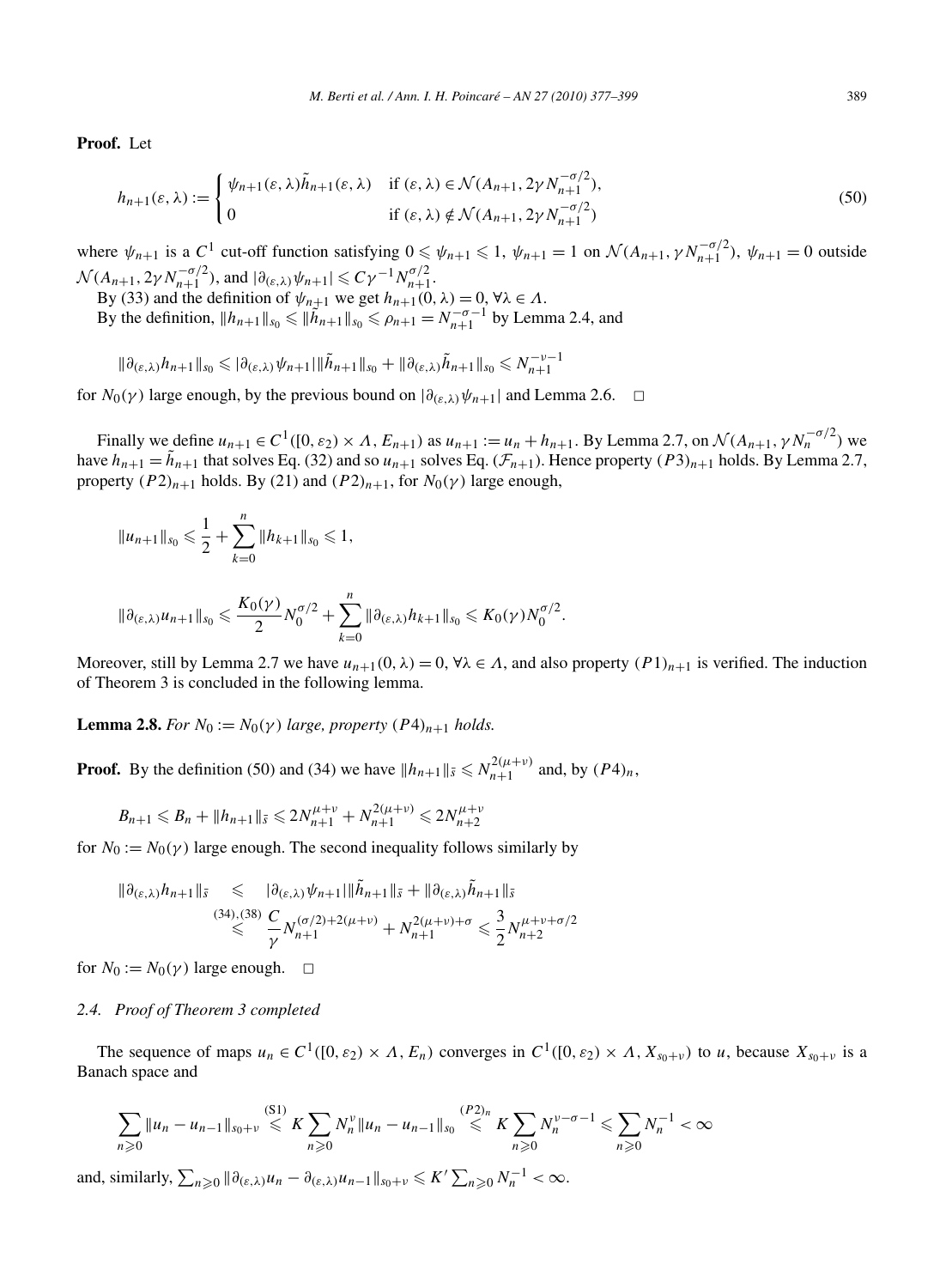Finally, if  $(\varepsilon, \lambda) \in A_\infty := \bigcap_{n \geq 0} A_n$  then  $F(\varepsilon, \lambda, u) = 0$  because

$$
F(\varepsilon, \lambda, u) = \Pi_n\big(F(\varepsilon, \lambda, u) - F(\varepsilon, \lambda, u_n)\big) + (I - \Pi_n)F(\varepsilon, \lambda, u) \xrightarrow{\| \| \cdot \|_{S_0}} 0
$$

for  $n \to \infty$ .

## *2.5. Proof of Theorem 1*

In order to deduce Theorem 1 from Theorem 3 it is sufficient to prove that assumption (L) implies  $|A_{\infty}^c \cap ([0, \varepsilon) \times \Lambda)| \leq C \gamma \varepsilon$ ,  $\forall \varepsilon \in (0, \varepsilon_3)$  for some  $\varepsilon_3 \leq \varepsilon_2$ .

Setting  $G_n := G_{\gamma,\mu}^{(N_n)}(u_{n-1})$  for  $n \ge 1$ , and  $G_0 := G_{\gamma,\mu}^{(N_0)}(0)$  we have  $A_\infty = \bigcap_{n=0}^\infty G_n$ . Its complementary set in  $[0, \varepsilon) \times \Lambda$  is (here the apex *c* denotes the complementary in  $[0, \varepsilon) \times \Lambda$ )

$$
A_{\infty}^c = \bigcup_{n=0}^{\infty} G_n^c \subset H^c \cup (G_0^c \setminus H^c) \cup \bigcup_{n=1}^{\infty} (G_n^c \setminus G_{n-1}^c)
$$

where  $H := G_{\gamma,\mu}^{(M)}(0)$ , and  $N_0 \ge M$ . This implies, by (7)–(8), the measure estimate

$$
\left|A_{\infty}^c\right| \leq \left|H^c\right| + \left|G_0^c \setminus H^c\right| + \sum_{n=1}^{\infty} \left|G_n^c \setminus G_{n-1}^c\right| \leq C\gamma\varepsilon\left(1 + M^{-1}\right) + \sum_{n=1}^{\infty} C\gamma\varepsilon N_{n-1}^{-1} \leq 2C\gamma\varepsilon
$$

where we can apply (8) for

$$
0 < \varepsilon \leq \varepsilon_3(\gamma) := \min\bigl(\varepsilon_1(\gamma, \bar{\kappa}), \varepsilon_2(\gamma)\bigr) \quad \text{with } \bar{\kappa} = K_0(\gamma)N_0^{\sigma/2}(\gamma)
$$

because, by  $(P1)_n$ , we have  $u_n \in \mathcal{U}_{\overline{K}}^{(N_n)}$  and  $||u_n - u_{n-1}||_{s_0} \leq N_n^{-\sigma-1}$  by  $(P2)_n$  for all *n*.

# *2.6. Proof of Theorem 2*

Under  $(L_K)$  we can apply Theorem 3 with  $A_n = \bigcap_{k=0}^n G_{\gamma,\mu,K}^{(N_k)}(u_{k-1})$ , and the conclusion of Theorem 1 holds. We have to check that *u* is in  $C^1([0, \varepsilon_3) \times \Lambda; X_{s'}$  for all  $s' > 0$ . For this, the main point is property  $(P4)'_n$  below whose proof requires only small changes in the arguments used in Lemmas 2.5 and 2.6.

**Lemma 2.9.** *For any*  $s > \bar{s}$ ,  $B_n(s) := 1 + ||u_n||_s$ ,  $B'_n(s) := 1 + ||\partial_{(\varepsilon,\lambda)} u_n||_s$  satisfy

$$
(P4)'_n B_n(s) \leq C(s)N_{n+1}^{\mu+\nu}, \qquad B'_n(s) \leq C(s)N_{n+1}^{\mu+\nu+\sigma/2}.
$$

*This implies*  $||h_n||_s \leq 2C(s)N_{n+1}^{\mu+\nu}$ .

**Proof.** First consider the map  $\tilde{h}_{n+1}$  defined on  $\mathcal{N}(A_{n+1}, 2\gamma N_{n+1}^{-\sigma/2})$  after Lemma 2.4. Applying Lemma 2.2 with *s* replaced by *s*, we get, for all  $n \ge n_0(s)$  large enough.

$$
\|L_{n+1}^{-1}[v]\|_{s} \leqslant K(\gamma,s)N_{n+1}^{\mu}\big(\|v\|_{s}+N_{n+1}^{\mu+\nu}B_{n}(s)\|v\|_{s_{0}}\big),
$$

similarly to (28) in the proof of Lemma 2.3. Then, from  $\tilde{h}_{n+1} = \mathcal{G}_{n+1}(\tilde{h}_{n+1})$  we derive (using (31))

$$
\|\tilde{h}_{n+1}\|_{s} \leqslant K(\gamma,s)N_{n+1}^{\mu}\big(\|r_{n}\|_{s}+\left\|R_{n}(\tilde{h}_{n+1})\right\|_{s}\big)+K(\gamma,s)N_{n+1}^{\mu+\nu}B_{n}(s)\rho_{n+1}.
$$

As in  $(36)–(37)$ , we get

$$
||r_n||_s \leqslant C(s)N_n^{\nu}B_n(s), \qquad ||R_n(\tilde{h}_{n+1})||_s \leqslant C(s)\big(N_n^{\nu}B_n(s)\rho_{n+1}^2+N_{n+1}^{\nu}||\tilde{h}_{n+1}||_s\rho_{n+1}\big).
$$

Since  $\rho_{n+1} = N_{n+1}^{-\sigma-1}$ , for  $n \ge n_0(s)$  large enough,  $K(\gamma, s)C(s)N_{n+1}^{\mu+\nu}\rho_{n+1} \le 1/2$ , and we derive from the previous inequalities, using (3) again, that

$$
\|\tilde{h}_{n+1}\|_s\leqslant K'(\gamma,s)N_{n+1}^{\mu}N_n^{\nu}B_n(s)\leqslant N_{n+1}^{\mu+\nu}B_n(s).
$$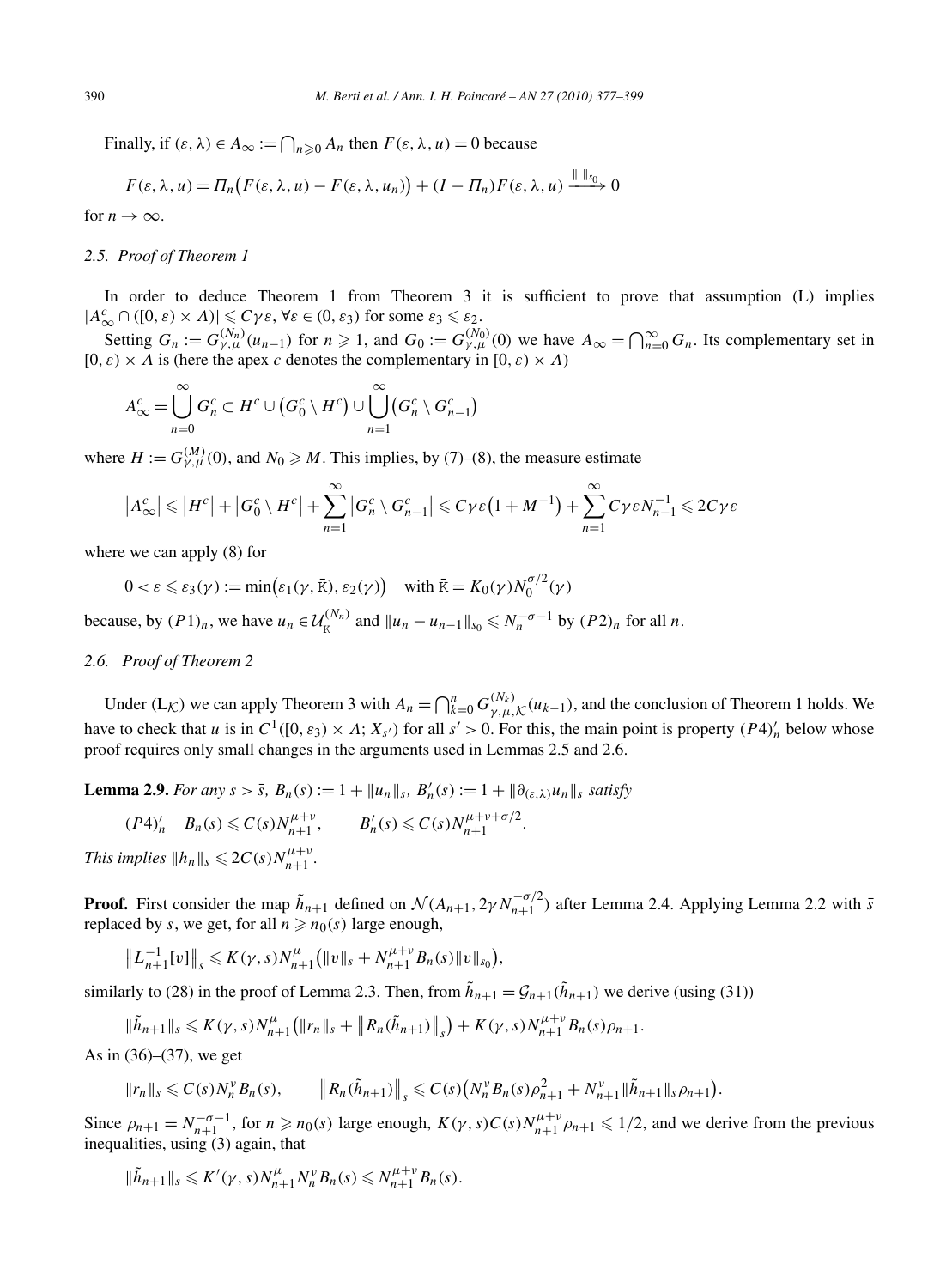Hence, as in Lemma 2.7,  $||h_{n+1}||_s \le N_{n+1}^{\mu+\nu} B_n(s)$  and

$$
B_{n+1}(s) \leqslant \left(1 + N_{n+1}^{\mu+\nu}\right)B_n(s)
$$

for  $n \ge n_0(s)$ , which implies that the sequence  $(B_n(s)N_{n+1}^{-\mu-\nu})_n$  is bounded. This proves the first bound in  $(P4)_n'$ . With similar changes in Lemma 2.6 we obtain the second bound in  $(P4)'_n$ .  $\Box$ 

Now, consider any  $s > s' > s_0$ . By Lemma 1.1, writing  $s' := (1 - t)s_0 + ts, t \in (0, 1)$ ,

$$
||h_n||_{s'} \leq K(s_0, s) ||h_n||_{s_0}^{1-t} ||h_n||_s^t \leq K'(s)N_n^{-(\sigma+1)(1-t)}N_n^{2(\mu+\nu)t} = K'(s)N_n^{-1}
$$

using  $||h_n||_{s_0} \le N_n^{-\sigma-1}$  (Lemma 2.4),  $||h_n||_s \le 2C(s)N_n^{2(\mu+\nu)}$  (Lemma 2.9), and choosing *s* large such that

$$
t = \frac{s' - s_0}{s - s_0} = \frac{\sigma}{2(\mu + \nu) + \sigma + 1}.
$$

Hence  $\sum ||h_n||_{s'} < \infty$  and, since  $X_{s'}$  is a Banach space,  $u \in X_{s'}$ . We prove exactly in the same way that  $||\partial_{(\varepsilon,\lambda)}h_n||_{s'} \leq C(s)N_n^{-1}$  and we derive that u is  $C^1$  to  $X_{s'}$ . Since  $s' \geq s_0$  is arbitrary we conclude where  $X := \bigcap_{s \geqslant 0} X_s$ .

# **3. An application to PDEs**

We present here an application of Theorems 1–2 to the search of periodic solutions of nonlinear wave equations

$$
u_{tt} - \Delta u + V(x)u = \varepsilon f(\omega t, x, u), \quad x \in \mathcal{M},
$$
\n(51)

where <sup>M</sup> is a *<sup>d</sup>*-dimensional connected, compact, Riemannian *<sup>C</sup>*∞-manifold without boundary, of Zoll type, namely the geodesic flow on the unit tangent bundle is periodic of minimal period *T >* 0. Classical examples of Zoll manifolds are the spheres and the symmetric compact spaces of rank 1 endowed with the canonical Riemannian structure. By results of Zoll, Funk, Guillemin and Weinstein, there exist many different metrics on the spheres, besides the standard one, whose geodesics are all simple closed curves of equal length, see e.g. [6].

In (51),  $\Delta$  denotes the Laplace–Beltrami operator and we assume that the potential satisfies

$$
V(x) \geqslant 0, \quad V \in C^{p}(\mathcal{M}) \text{ for some } p > \max\{2, d/2\}, \ V \neq 0
$$
\n
$$
(52)
$$

the forcing term *f* is differentiable only finitely many times, and  $f(\omega t, x, u)$  is  $(2\pi/\omega)$ -periodic in time, i.e.  $f(\cdot, x, u)$ is  $2\pi$ -periodic.

**Remark 3.1.** Wave equations on Zoll manifolds have been recently studied in [1] for time independent *C*∞ nonlinearities. The present techniques, written in the forced case for simplicity, apply also to such autonomous PDEs.

For  $\varepsilon = 0$  the equilibrium  $u = 0$  is a solution of (51). If  $\varepsilon \neq 0$  and  $f(t, x, 0) \neq 0$  then  $u = 0$  is no more a solution. After a rescaling in time, we look for periodic solutions of

$$
\omega^2 u_{tt} - \Delta u + V(x)u - \varepsilon f(t, x, u) = 0
$$
\n(53)

for  $\varepsilon \neq 0$  small enough, in the Sobolev scale

$$
H^s := H^s\big(\mathbb{T}, H^{s_1}(\mathcal{M}, \mathbb{R})\big), \quad s \geqslant 0,
$$
\n<sup>(54)</sup>

of real,  $2\pi$ -periodic in time functions with values in the Sobolev space  $H^{s_1}(\mathcal{M}, \mathbb{R})$ , where  $s_1 \in \{ \max\{2, d/2\}, p\}$ . For *s*<sub>1</sub> >  $d/2$ , the Sobolev space  $H^{s_1}(\mathcal{M}) \subset L^\infty(\mathcal{M})$  is a Banach algebra. Thanks to this property, for *s* > 1/2, each  $H^s$ is a Banach algebra too, see e.g. [2].

We define the closed subspaces of  $H^0$ 

$$
E^{(N)} := \left\{ u = \sum_{|l| \leq N} e^{ilt} u_l(x), \ u_l \in H^{s_1}(\mathcal{M}, \mathbb{C}), \ \bar{u}_l(x) = u_{-l}(x) \right\}
$$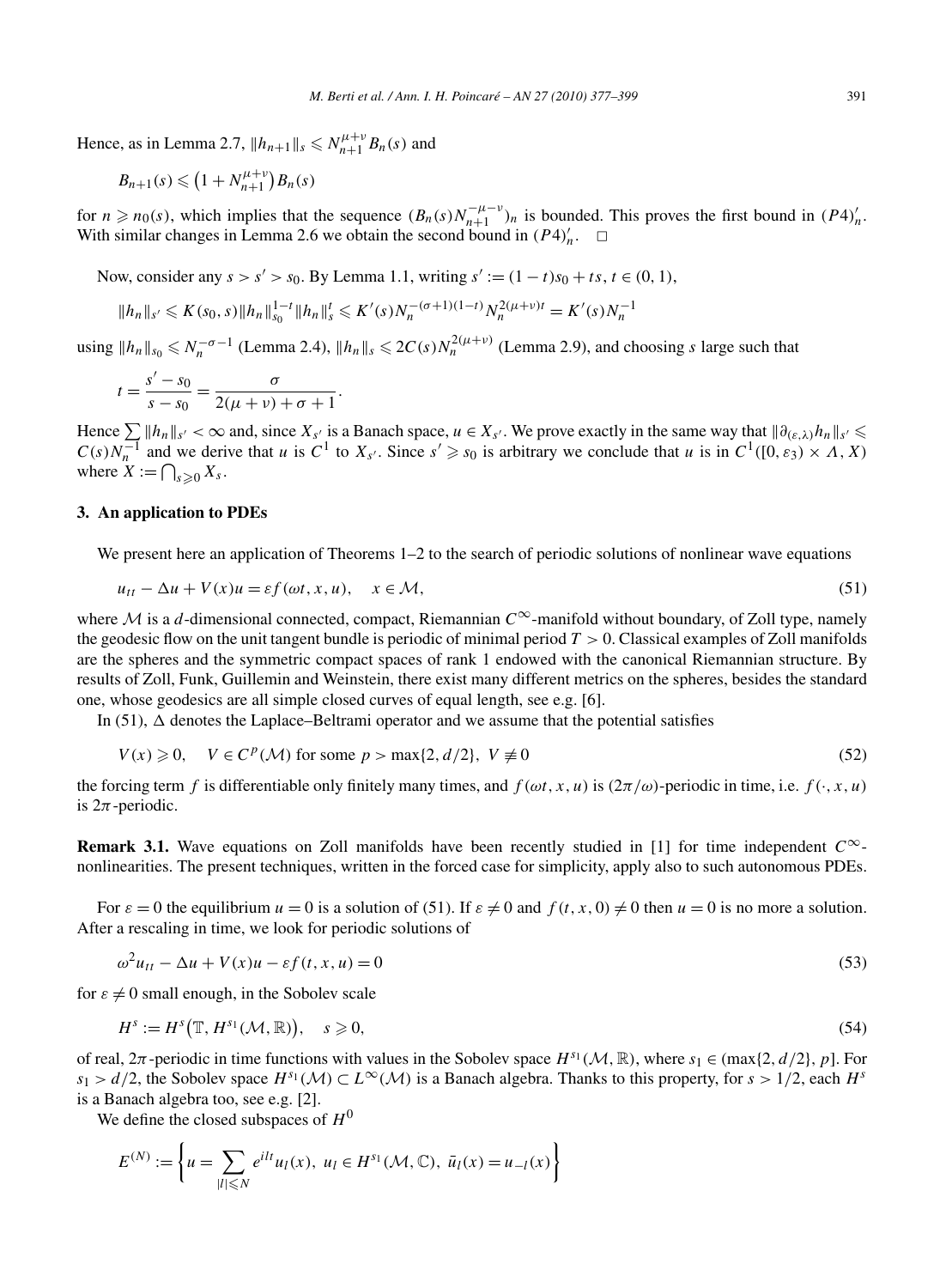and the corresponding  $L^2$ -orthogonal projectors  $\Pi^{(N)}$ . The smoothing properties (S1)–(S2) hold. Moreover

$$
E^{(N)} \subset \bigcap_{s \geq 0} H^s = C^{\infty}(\mathbb{T}, H^{s_1}(\mathcal{M}, \mathbb{R})).
$$

We need informations on the eigenvalues of the unbounded, self-adjoint operator

$$
P := \sqrt{-\Delta + V(x)}
$$

densely defined on  $L^2(\mathcal{M}) := L^2(\mathcal{M}, \mathbb{C})$ . The eigenvalues of *P* are the normal mode frequencies of the membrane. The spectrum  $\sigma(P)$  of P is discrete, real and every  $\lambda \in \sigma(P)$  is an eigenvalue of P of finite multiplicity. The following lemma, due to Colin de Verdière [12] and taken from [1], describes the asymptotic distribution of the eigenvalues of *P* when *M* is a Zoll manifold.

**Lemma 3.1.** *If* M *is a Zoll manifold, there are constants*  $\alpha \in \mathbb{R}$ ,  $c_0 > 0$ ,  $\delta \in (0, 1)$ ,  $C_0 > 0$ , and disjoint compact *intervals*  $(I_j)_{j\geqslant 1}$  *with*  $I_1$  *at the left of*  $I_2$ *, and* 

$$
I_j := \left[\frac{2\pi}{T}j + \alpha - \frac{c_0}{j^{\delta}}, \frac{2\pi}{T}j + \alpha + \frac{c_0}{j^{\delta}}\right], \quad j \geqslant 2,
$$
\n
$$
(55)
$$

*such that the spectrum of P satisfies*

$$
\sigma(P) \subset \bigcup_{j \geq 1} I_j \quad \text{and} \quad \text{cardinality}\left(\sigma(P) \cap I_j\right) \leq C_0 j^{d-1} \tag{56}
$$

(*counted with multiplicity*)*.*

We call  $\omega_{j,k}$ ,  $1 \leq k \leq d_j$ ,  $d_j \leq C_0 j^{d-1}$ , the eigenvalues of *P* in each  $I_j$ . There is an orthonormal basis of  $L^2(M)$  composed of corresponding eigenvectors  $\varphi_{j,k}$ . Since the manifold M has no boundary, the Sobolev norms in  $H^{s_1}(\mathcal{M}) := H^{s_1}(\mathcal{M}, \mathbb{C})$  can be defined as

$$
\bigg\|\sum_{1\leq j, 1\leq k\leq d_j} v_{j,k}\varphi_{j,k}\bigg\|_{H^{s_1}(\mathcal{M})}^2 = \sum_{1\leq j, 1\leq k\leq d_j} (1+\omega_{j,k}^2)^{s_1}|v_{j,k}|^2.
$$

 $\overline{2}$ 

We consider forcing frequencies  $\omega$  that are not in resonance with the normal mode frequencies  $\omega_{j,k}$  of the membrane. More precisely, fixed some  $\tau > d - 1$ , we restrict to  $\omega$  such that

$$
\left|\omega^2 l^2 - \omega_{j,k}^2\right| \geqslant \frac{\gamma}{1+|l|^{\tau}}, \quad \forall l \in \mathbb{Z}, \ j \in \mathbb{N}, \ k \in [1, d_j], \tag{57}
$$

for some  $\gamma \in (0, 1)$ . By standard arguments, and taking into account (56), the non-resonance condition (57) is satisfied ∀*ω* ∈ *(ω*1*,ω*2*)* but a subset of measure *O(γ)*.

**Theorem 4.** Let M be a Zoll manifold and assume (52). Fix  $0 < \omega_1 < \omega_2$  and  $s_1 \in (\max\{2, d/2\}, p]$ . Then

(i) Existence. There exists  $s^* > 1/2$ ,  $k^* \in \mathbb{N}$  such that:  $\forall f \in C^{k^*}(\mathbb{T} \times \mathcal{M} \times \mathbb{R})$ ,  $\forall \gamma \in (0, 1)$ , there is  $\varepsilon_0 := \varepsilon_0(\gamma) > 0$ , *a map*

$$
u \in C^1([0, \varepsilon_0) \times (\omega_1, \omega_2), H^{s^*}) \quad \text{with } u(0, \omega) = 0,
$$

*such that*  $u(\varepsilon, \omega)$  *is a solution of* (53) *for all*  $(\varepsilon, \omega) \in [0, \varepsilon_0) \times (\omega_1, \omega_2)$  *except in a set*  $C_\gamma$  *of Lebesgue measure*  $O(\gamma \varepsilon_0)$ *. Moreover,*  $\forall 0 < \varepsilon \leq \varepsilon_0(\gamma)$ *,*  $|\mathcal{C}_{\gamma} \cap ([0, \varepsilon) \times (\omega_1, \omega_2))| = O(\gamma \varepsilon)$ *.* 

(ii) *Regularity. If*  $f \in C^\infty(\mathbb{T} \times \mathcal{M} \times \mathbb{R})$  *then* 

$$
u \in C^1\big([0,\varepsilon_0) \times (\omega_1,\omega_2), C^\infty\big(\mathbb{T}, H^{s_1}(\mathcal{M}, \mathbb{R})\big)\big).
$$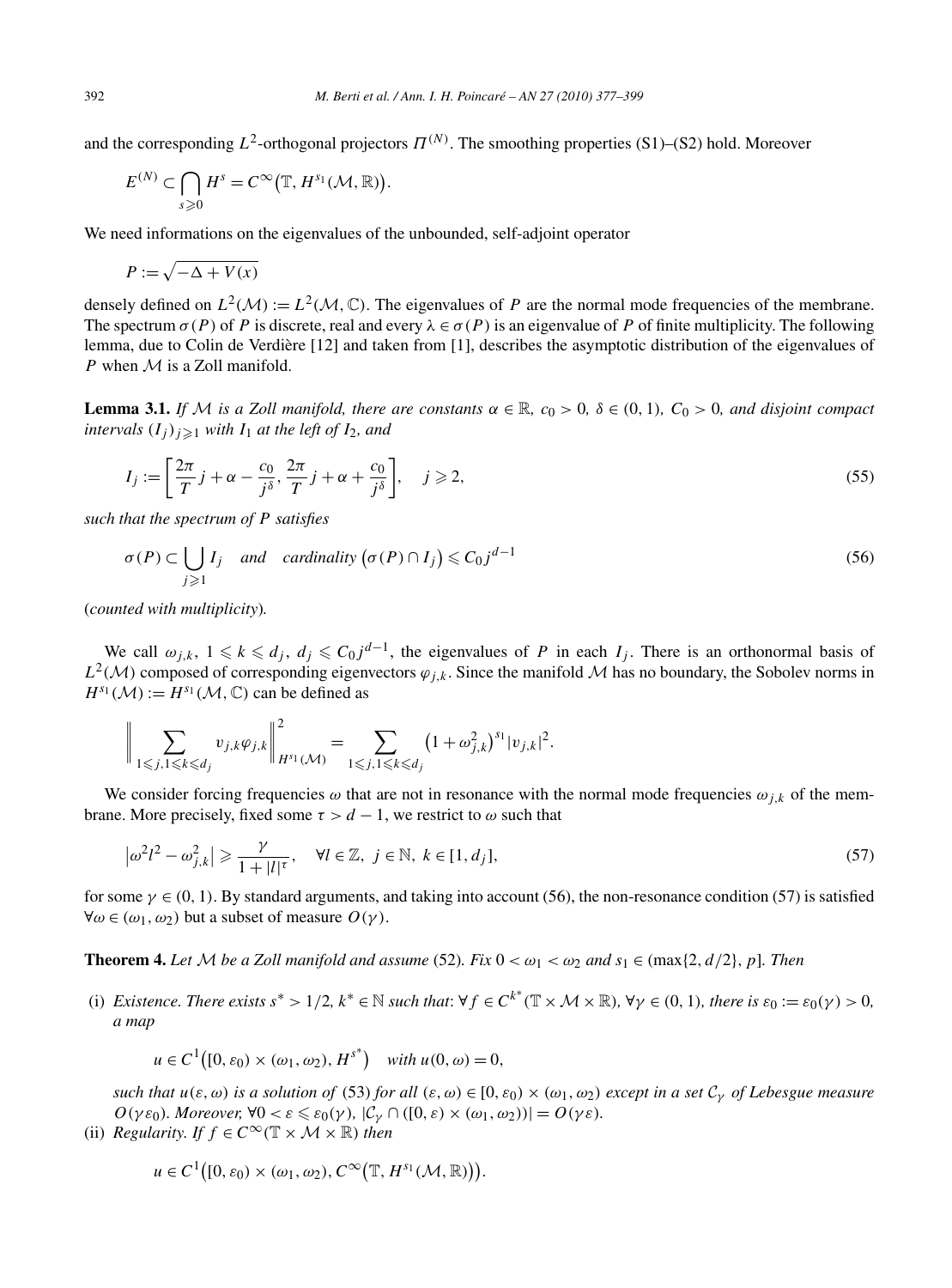The proof Theorem 4 is an application of Theorems 1 and 2.

Applying the linear operator  $Q := (-\Delta + V(x) + I)^{-1}$  in (53), we look for zeros of

$$
F(\varepsilon, \omega, u) := \omega^2 Q u_{tt} + u - Q u - \varepsilon Q f(t, x, u)
$$
\n(58)

in the Sobolev scale  $(H^s)_{s \geqslant 0}$ .

By classical elliptic estimates the operator *Q* is regularizing of order 2 in the spatial variables: more precisely, we have

$$
\left\| \left( -\Delta + V(x) + I \right)^{-1} u \right\|_{s, s_1'} \leqslant \| u \|_{s, \max(0, s_1' - 2)}, \quad \forall u \in H^{s, s_1'}, \tag{59}
$$

where  $H^{s,s'_1} := H^s(\mathbb{T}, H^{s'_1}(\mathcal{M}, \mathbb{R}))$ ,  $s'_1 \geq 0$ , with Hilbert norms

$$
||u||_{s,s'_1}^2 = \sum_{l \in \mathbb{Z}} \langle l \rangle^{2s} ||u_l||_{H^{s'_1}(\mathcal{M})}^2, \quad \langle l \rangle := \max(1, |l|). \tag{60}
$$

When  $s'_1 = s_1$  we shall more simply denote  $|| \, ||_{s,s'_1} = || \, ||_{s,s_1} = || \, ||_s$  the norm in  $H^s$ . Finally, given a linear operator *L* in  $H^{s,s'_1}$ ,  $||L||_{s,s'_1}$  denotes the associated operatorial norm.

**Lemma 3.2.** If  $f \in C^k(\mathbb{T} \times \mathcal{M} \times \mathbb{R})$  with  $S := k - s_1 - 2 > s_0 > 1/2$ , the map F satisfies (2), with  $v = 2$ ,  $\Lambda =$  $(\omega_1, \omega_2) \subset \mathbb{R}$ , and (F1) *holds. Moreover F* is  $C^2$  and the tame properties (F2)–(F4) *hold for all*  $s \in [s_0, S]$ .

**Proof.** Use standard properties for the composition operators in Sobolev spaces, see e.g. [3].  $\Box$ 

There remains to verify properties (L) and  $(L_K)$  concerning the linearized operators

$$
L^{(N)}(u)[v] = QL^{(N)}(u)[v] = \omega^2 Q v_{tt} + v - Qv - \varepsilon \Pi^{(N)} Q(b(t, x)v), \quad v \in E^{(N)},
$$
\n(61)

where  $b(t, x) := (\partial_u f)(t, x, u(t, x))$  and

$$
\mathcal{L}^{(N)}(u)[v] := \mathcal{L}^{(N)}(\varepsilon, \omega, u)[v] := \omega^2 v_{tt} - \Delta v + V(x)v - \varepsilon \Pi^{(N)}(b(t, x)v).
$$

We shall prove in detail property  $(L_K)$ , assuming that *f* is in  $C^{\infty}$ . The proof of (L) is similar.

**Proposition 3.1.** *For all*  $\tau > 0$ ,  $\tau_0 > 1$ *, there exist constants*  $\mu_0 \geq 0$ ,  $\tilde{s} > 1/2$ *, a non-decreasing function*  $K : \mathbb{R}_+ \to$  $[1, \infty)$  *and,*  $\forall \gamma > 0$ *, a constant*  $\eta(\gamma) > 0$  *such that: if*  $\varepsilon(\Vert b \Vert_{\tilde{s}} + 1) \leq \eta(\gamma)$ *,* 

$$
\left|\omega l - \frac{2\pi}{T}p\right| \geqslant \frac{\gamma}{(1+|l|)^{\tau_0}}, \quad \forall (l, p) \in \mathbb{Z}^2 \setminus \left\{(0, 0)\right\},\tag{62}
$$

*and*

$$
\forall 1 \leqslant K \leqslant N, \quad \left\| \left( \mathcal{L}^{(K)}(u) \right)^{-1} \right\|_{0,0} \leqslant 4 \frac{K^{\tau}}{\gamma},\tag{63}
$$

*then,*  $\forall s \geqslant \tilde{s}$ *,* 

$$
\left\| \left( \mathcal{L}^{(N)}(u) \right)^{-1} h \right\|_{s,0} \leqslant \frac{\mathcal{K}(s)}{\gamma} N^{\mu_0} \big( \|h\|_{s,0} + \|b\|_{s} \|h\|_{\tilde{s},0} \big), \quad \forall h \in E^{(N)}.
$$
\n
$$
(64)
$$

Postponing the proof of Proposition 3.1 to the end of the section, we complete the proof of property  $(L_K)$ . By a bootstrap type argument, (64) implies a similar estimate for  $\|(L^{(N)}(u))^{-1}h\|_{s}$ .

**Lemma 3.3.** *Under the assumptions of Proposition* 3.1,  $\forall s \geqslant \tilde{s}$ *,* 

$$
\left\| \left( L^{(N)}(u) \right)^{-1} h \right\|_s \leqslant \frac{\mathcal{K}(s)}{\gamma} N^{\mu} \big( \| h \|_s + \| u \|_s \| h \|_{\tilde{s}} \big), \quad \forall h \in E^{(N)},
$$

*where*  $\mu := \mu_0 + s_1 + 2$ , *taking, if necessary,*  $\mathcal{K}(s)$  *larger.*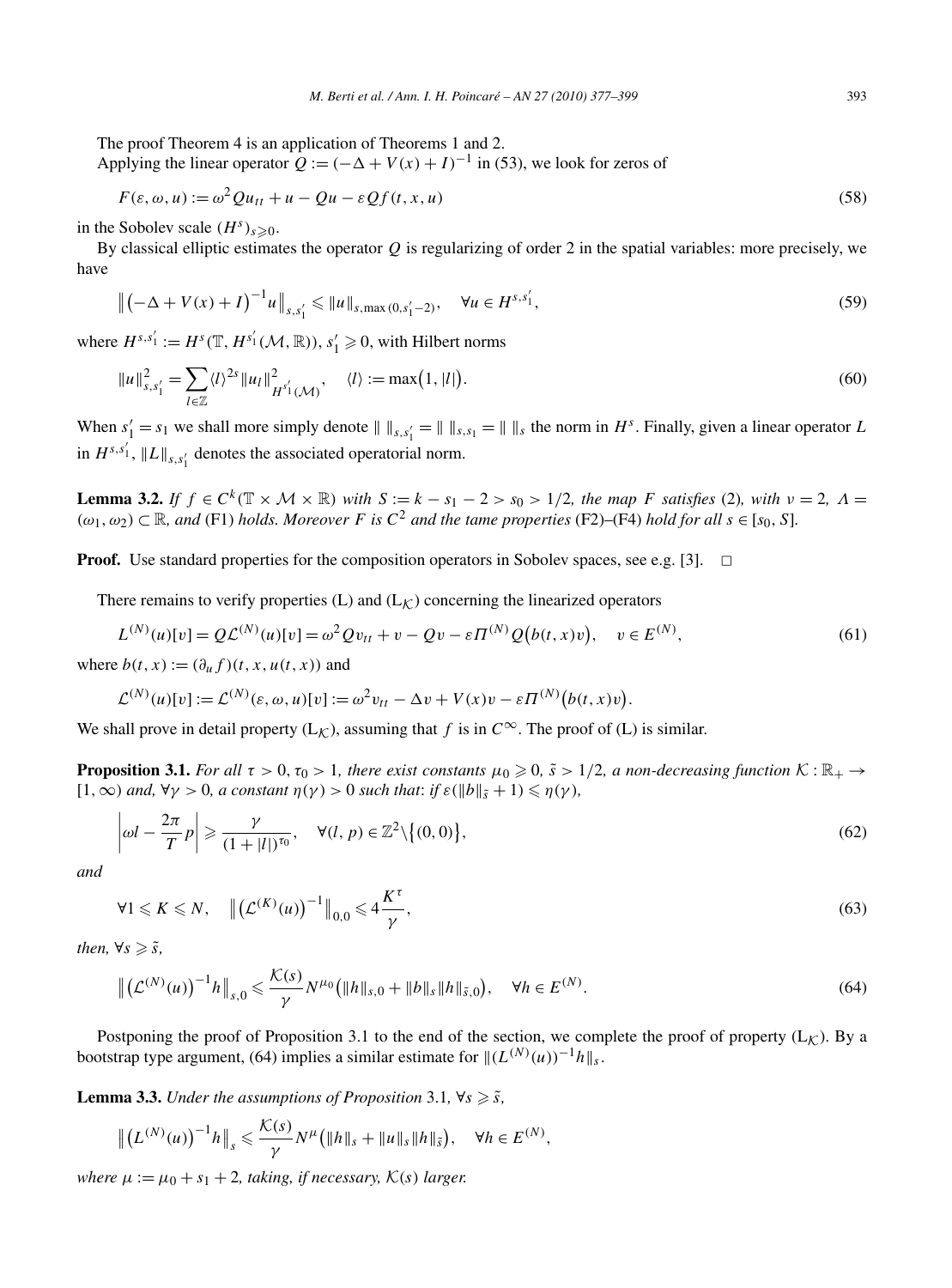**Proof.** Setting  $h := (L^{(N)}(u))[v] = v + Q(\omega^2 v_{tt} - v - \varepsilon \Pi^{(N)}(bv))$  in (61), we estimate

$$
\|v\|_{s} = \|Q(-\omega^{2}v_{tt} + v + \varepsilon \Pi^{(N)}(bv)) + h\|_{s}
$$
  
\n
$$
\leq \| -\omega^{2}v_{tt} + v + \varepsilon \Pi^{(N)}(bv)\|_{s,s_{1}-2} + \|h\|_{s} \leq CN^{2} \|v\|_{s,s_{1}-2} + \varepsilon C(s) \|b\|_{s} \|v\|_{s,s_{1}-2} + \|h\|_{s}
$$

by interpolation inequality (82). Using  $||v||_{\tilde{s}, s_1-2} \leq C N^2 ||v||_{\tilde{s}, \max(0, s_1-4)} + ||h||_{\tilde{s}}$ , and iterating, we obtain

$$
||v||_{s} \leqslant C(s)N^{s_{1}+2} (||v||_{s,0} + ||h||_{s} + ||b||_{s}||v||_{\tilde{s},0} + ||b||_{s}||h||_{\tilde{s}}).
$$
\n
$$
(65)
$$

Since  $v = (L^{(N)}(u))^{-1}(-\Delta + V(x) + I)h$ .

$$
||v||_{s,0} \leqslant \frac{64}{\gamma} \frac{\mathcal{K}(s)}{\gamma} N^{\mu_0} \big( ||h||_{s,2} + ||b||_{s} ||h||_{\tilde{s},2} \big) \leqslant \frac{\mathcal{K}'(s)}{\gamma} N^{\mu_0} \big( ||h||_{s} + ||u||_{s} ||h||_{\tilde{s}} \big), \tag{66}
$$

using  $s_1 \geq 2$  and  $||b||_s = ||(\partial_u f)(t, x, u)||_s \leq C(s)(1 + ||u||_s)$ . By (65) and (66) the lemma follows.  $\Box$ 

To conclude the proof of property  $(L_K)$  we have to define  $J_{\gamma,\mu,K}^{(N)}$  and show the measure estimates (7) and (8). Fix  $\tau \ge d + 2$  (the exponent in (57) and in (63)),  $\tau_0 > 1$  (the exponent in (62)) and define

 $G := \{ (\varepsilon, \omega) \in [0, \varepsilon_0) \times (\omega_1, \omega_2) \mid \omega \text{ satisfies (57) and (62)} \}.$ 

By standard arguments  $|G^c \cap ([0, \varepsilon) \times (\omega_1, \omega_2))| = O(\gamma \varepsilon)$ . We also define

$$
J_{\gamma,\mu,\mathcal{K}}^{(N)} := \left\{ (\varepsilon,\omega,u) \in [0,\varepsilon_0) \times (\omega_1,\omega_2) \times E^{(N)} \mid (\varepsilon,\omega) \in G, \ \|u\|_{s_0} \leq 1, \text{ and (63) holds} \right\}.
$$

By Proposition 3.1 and Lemma 3.3, for  $\varepsilon_0 > 0$  small enough, the inclusion (10) is satisfied, with

 $\mu := \mu_0 + s_1 + 2$  and  $s_0 > \max\{1/2, \tilde{s}\}.$ 

Next, given a function  $u \in \mathcal{U}_K^{(N)}$  (see (5)),  $K > 0$ , the set  $G_{\gamma,\mu,K}^{(N)}(u)$  defined as in (6) can be written as

$$
G_{\gamma,\mu,\mathcal{K}}^{(N)}(u) = \bigcap_{1 \leqslant K \leqslant N} B_K(u) \cap G \tag{67}
$$

where

$$
B_K(u) := \left\{ (\varepsilon, \omega) \in [0, \varepsilon_0) \times (\omega_1, \omega_2) \mid \left\| \left( \mathcal{L}^{(K)}(u) \right)^{-1} \right\|_{0,0} \leq 4 \frac{K^{\tau}}{\gamma} \right\}.
$$

**Lemma 3.4.** *If*  $\varepsilon_0 \gamma^{-1} M^{\tau} \leq c$  *is small enough, then*  $G_{\gamma,\mu,\mathcal{K}}^{(M)}(0) = G$ *. Hence* (7) *holds.* 

**Proof.** We have  $\mathcal{L}^{(K)}(u) = D^{(K)} + T^{(K)}$  with

$$
D^{(K)}h := \omega^2 h_{tt} - \Delta h + V(x)h \quad \text{and} \quad T^{(K)}h := -\varepsilon \Pi^{(K)}(bh). \tag{68}
$$

If  $\omega$  satisfies (57) then  $||(D^{(K)})^{-1}||_{0,0} \le 2K^{\tau}\gamma^{-1}$ . Moreover  $||T^{(K)}||_{0,0} \le C\epsilon ||b||_{\tilde{s}}$ . By Lemma 2.1, if  $2M^{\tau}\gamma^{-1}C\varepsilon||b||_{\tilde{s}} < 1/2$ , then,  $\forall 1 \leq K \leq M$ ,  $\mathcal{L}^{(K)}(u)$  is invertible in  $H^{0,0}$  and  $\|(\mathcal{L}^{(K)}(u))^{-1}\|_{0,0} \leq 4K^{\tau}\gamma^{-1}$ .  $\square$ 

We fix  $\sigma$  > max{4( $\mu$  + 2),  $d$  + 2} (the first condition is (3) with  $\nu$  = 2).

**Lemma 3.5.** *The measure estimate* (8) *holds.*

**Proof.** Fix  $\tilde{\varepsilon} \in (0, \varepsilon_0]$ . As in the proof of Lemma 3.4, for all  $N, N' \le N_{\tilde{\varepsilon}} := (c\gamma/\tilde{\varepsilon})^{1/\tau}$ , for all  $u_1 \in \mathcal{U}_{\tilde{K}}^{(N')}$ ,  $u_2 \in \mathcal{U}_{\tilde{K}}^{(N')}$ , it results  $G_{\gamma,\mu,\mathcal{K}}^{(N)}(u_1) = G_{\gamma,\mu,\mathcal{K}}^{(N')}(u_2) = G$  and thus (8) is trivially satisfied in such cases. Given a set  $A \subset (0, \varepsilon_0] \times$  $[\omega_1, \omega_2]$  let *A<sup>c</sup>* represent the complementary in  $(0, \tilde{\varepsilon}] \times [\omega_1, \omega_2]$ . For  $N' \ge N$ ,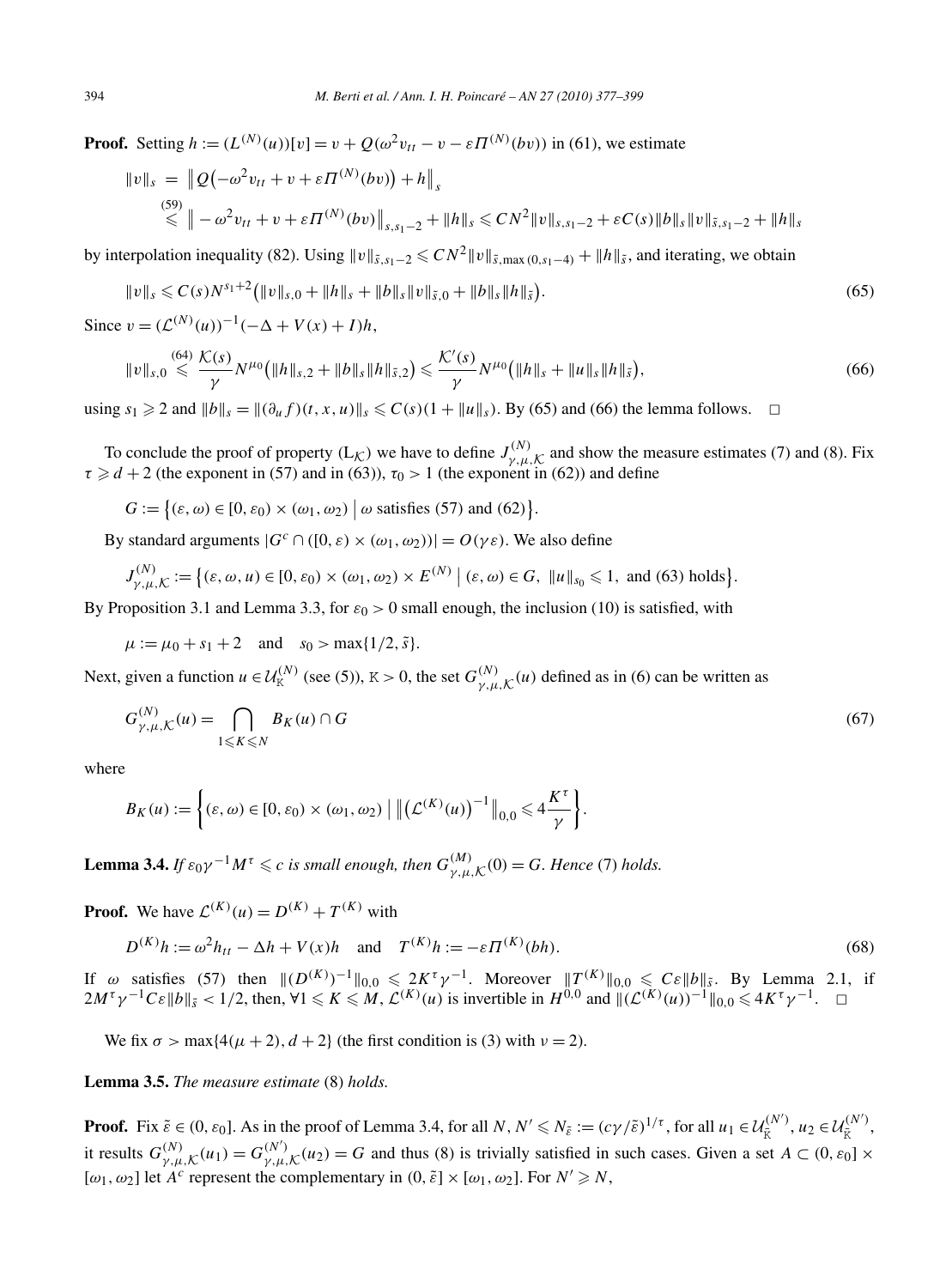$$
(G_{\gamma,\mu,\mathcal{K}}^{(N')}(u_2))^c \setminus (G_{\gamma,\mu,\mathcal{K}}^{(N)}(u_1))^c = (G_{\gamma,\mu,\mathcal{K}}^{(N')})^c (u_2) \cap G_{\gamma,\mu,\mathcal{K}}^{(N)}(u_1)
$$
  

$$
\subset \left[ \bigcup_{K \leq N} \left( B_K^c(u_2) \cap B_K(u_1) \cap G \right) \right] \cup \left[ \bigcup_{K > N} B_K^c(u_2) \cap G \right].
$$

As we have just seen, if  $K \le N_{\tilde{\varepsilon}}$  then  $B_K^c(u_2) \cap G = \emptyset$ . Hence it is enough to prove that, if  $||u_1 - u_2||_{s_0} \le N^{-\sigma}$ , then

$$
\mathcal{B} := \sum_{K \leq N} \left| B_K^c(u_2) \cap B_K(u_1) \right| + \sum_{K > \max\{N, N_{\tilde{\varepsilon}}\}} \left| B_K^c(u_2) \right| \leqslant \bar{C} \frac{\gamma \tilde{\varepsilon}}{N}.
$$
\n
$$
(69)
$$

Since  $\mathcal{L}^{(K)}(u)$  is selfadjoint in  $H^{0,0}$  and  $(CI + \mathcal{L}^{(K)}(u))^{-1}$  is compact for some large *C* depending on *K*,  $H^{0,0}$  has an orthonormal basis of eigenvectors of  $\mathcal{L}^{(K)}(u)$ , and  $\|(\mathcal{L}^{(K)}(u))^{-1}\|_{0,0}$  is the inverse of the eigenvalue of smallest modulus.

Since  $\|\mathcal{L}^{(K)}(u_2) - \mathcal{L}^{(K)}(u_1)\|_{0,0} = O(\varepsilon \|u_2 - u_1\|_{s_0}) = O(\varepsilon N^{-\sigma})$ , if one of the eigenvalues of  $\mathcal{L}^{(K)}(u_2)$  is in  $[-4\gamma K^{-\tau}, 4\gamma K^{-\tau}]$  then, by the variational characterization of the eigenvalues of  $\mathcal{L}^{(K)}(u)$ , one of the eigenvalues of  $\mathcal{L}^{(K)}(u_1)$  is in  $[-4\gamma K^{-\tau} - C\epsilon N^{-\sigma}, 4\gamma K^{-\tau} + C\epsilon N^{-\sigma}]$ . As a result

$$
B_K^c(u_2) \cap B_K(u_1) \subset \left\{ (\varepsilon, \omega) \mid \exists \text{ at least one eigenvalue of } \mathcal{L}^{(K)}(\varepsilon, \omega, u_1) \right\}
$$
  
with modulus in  $\left[ 4\gamma K^{-\tau}, 4\gamma K^{-\tau} + C\varepsilon N^{-\sigma} \right] \right\}.$ 

By a simple eigenvalue variation argument, as is Lemma 3.2 of [4], we have that: if *ε* is small enough (depending on  $\bar{K}$ ), if *I* is a compact interval in  $[-\gamma, \gamma]$  of length |*I*|, then

$$
\left| \left\{ \omega \in [\omega_1, \omega_2] \text{ s.t. at least one eigenvalue of } \mathcal{L}^{(K)}(\varepsilon, \omega, u_1) \text{ belongs to } I \right\} \right| \leq C \frac{K^d |I|}{\omega_1}.
$$
 (70)

As a consequence  $|\{\omega|(\varepsilon,\omega) \in B_K^c(u_2) \cap B_K(u_1)\}| \leqslant C\varepsilon N^{-\sigma} K^d/\omega_1$  for each  $\varepsilon \in (0,\tilde{\varepsilon}]$ , whence  $|B_K^c(u_2) \cap B_K^c(u_1)| \leqslant C\varepsilon N^{-\sigma} K^d/\omega_1$  for each  $\varepsilon \in (0,\tilde{\varepsilon}]$ , whence  $|B_K^c(u_2) \cap B_K^c(u_1)| \leqslant C\varepsilon N^{-\sigma} K^d$  $B_K(u_1) \leq C' \tilde{\varepsilon}^2 K^d N^{-\sigma}$ . Moreover, still by (70),  $|B_K^c(u_2)| \leq C \tilde{\varepsilon} K^d \gamma K^{-\tau}/\omega_1 \leq C' \tilde{\varepsilon} \gamma K^{d-\tau}$ . Hence  $\beta$  defined in (69) satisfies

$$
\mathcal{B} \leqslant C\tilde{\varepsilon}^{2} \bigg( \sum_{K \leqslant N} K^{d} \bigg) N^{-\sigma} + C\tilde{\varepsilon}\gamma \bigg( \sum_{K > \max\{N, N_{\tilde{\varepsilon}}\}} K^{d-\tau} \bigg) \leqslant C\tilde{\varepsilon}^{2} N^{d+1-\sigma} + C'\tilde{\varepsilon}\gamma \big( \max\{N, N_{\tilde{\varepsilon}}\} \big)^{d+1-\tau} \leqslant \bar{C}\gamma \tilde{\varepsilon} N^{-1},
$$

for  $\sigma$ ,  $\tau \ge d + 2$ . This proves the measure estimate (8).  $\Box$ 

We have verified all the assumptions of Theorems 1–2 whence Theorem 4 follows.

**Proof of Proposition 3.1.** Fixed  $\rho > 0$ , we consider the "singular" S and "regular" R sites

$$
\mathcal{S} := \left\{ l \in \mathbb{Z} \cap [-N, N] \mid \left\| D_l(\omega)^{-1} \right\|_{\mathcal{L}(L^2(\mathcal{M}))} > \rho^{-1} \right\}, \qquad R := \mathcal{S}^c,
$$

where  $D_l(\omega) := -\omega^2 l^2 - \Delta + V(x)$  are self-adjoint, unbounded operators, densely defined in  $L^2(\mathcal{M})$ .  $\Box$ 

The singular sites  $S$  are "separated" like in the 1-dimensional wave equations.

**Lemma 3.6.** Assume the diophantine condition (62). Then  $\exists c(\gamma) > 0$ ,  $\delta_0 := \delta_0(\tau_0, \delta) \in (0, 1)$ , such that  $\forall l, l' \in S$  with  $l \neq l'$ , we have  $|l - l'| \geqslant c(\gamma)(|l| + |l'|)^{\delta_0}$ .

**Proof.** Suppose that  $l_1, l_2 > 0$ ; if  $l_1, l_2 \in S$  then there are  $j_1, k_1 \in [1, d_{j_1}], j_2, k_2 \in [1, d_{j_2}]$  such that

$$
|\omega l_1 - \omega_{j_1, k_1}| \leq C \frac{\rho}{|l_1|}, \qquad |\omega l_2 - \omega_{j_2, k_2}| \leq C \frac{\rho}{|l_2|}.
$$

Using the spectral asymptotics in (55), and the diophantine condition, we get, if  $l_1 \neq l_2$ ,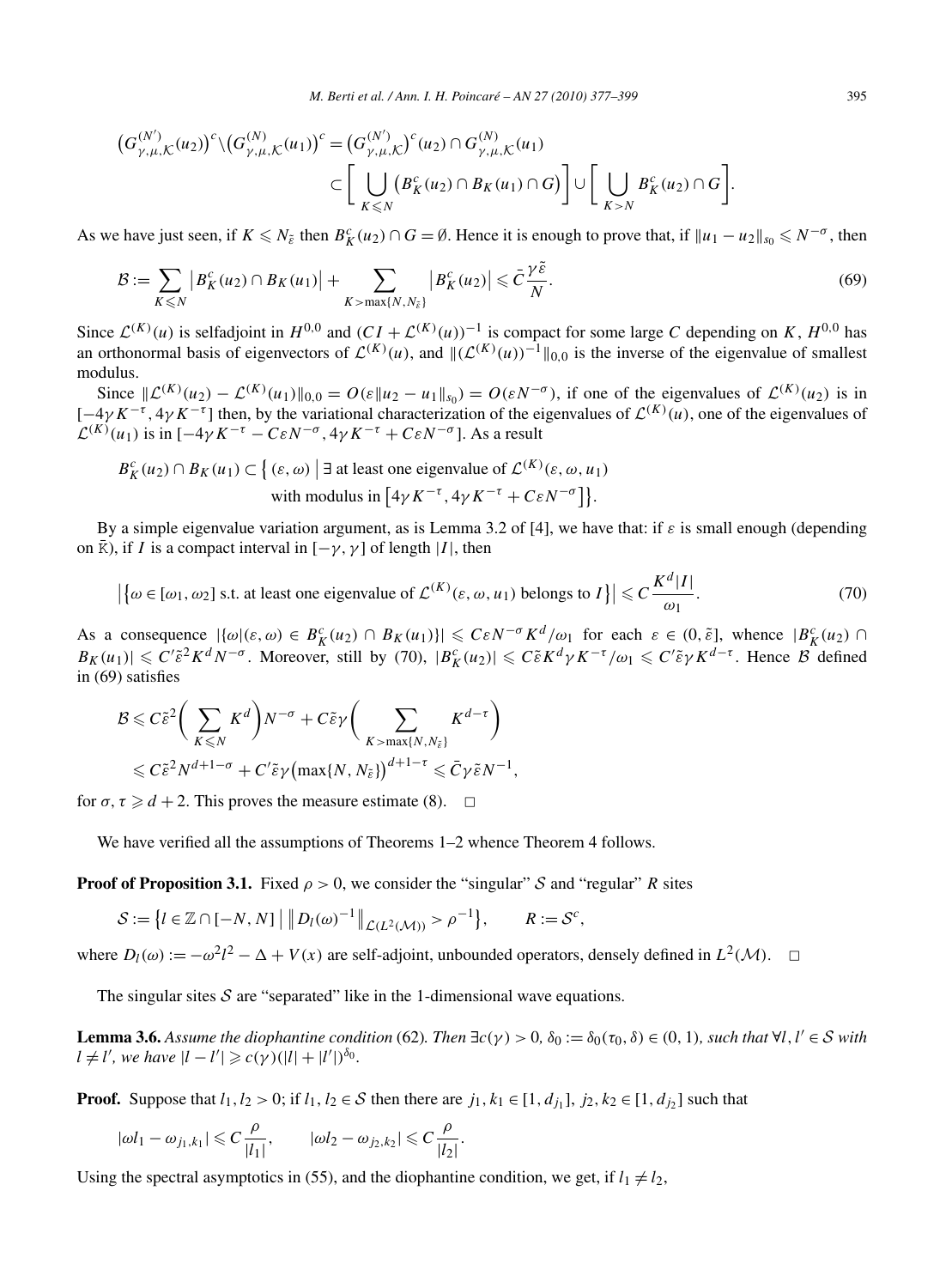$$
\frac{\gamma}{(1+|l_1-l_2|)^{\tau_0}} \leq \left| \omega(l_1-l_2) - \frac{2\pi}{T}(j_1-j_2) \right| \leq \frac{c}{|l_1|^{\delta}} + \frac{c}{|l_2|^{\delta}}
$$

and the thesis follows, using  $|l_1| + |l_2|$  ≤ 2 min( $|l_1|$ ,  $|l_2|$ ) +  $|l_1 - l_2|$ . □

**Remark 3.2.** According to the definitions in [13,14,7] the singular sites are the integers  $(l, j, k)$  such that  $|-\omega^2 l^2 + \omega_{j,k}^2| < \rho$ , where  $\omega_{j,k}^2$  are the eigenvalues of  $-\Delta + V(x)$ . Due to the multiplicity of such eigenvalues they may form very large clusters. However, the previous lemma shows good separation properties for their projection in time-Fourier indices. This is the main motivation for working with the spaces  $H<sup>s</sup>$  defined in (54). This setting enables to proceed similarly to the 1-dimensional wave equation; the only difference is that, after decomposing in time Fourier series, we get matrices of spatial operators.

Now, we shall follow closely the procedure in [4], which is here much simpler because the singular sites are singletons (in time-Fourier indices), see Lemma 3.6. A difference is that, in order to prove the  $C^{\infty}$ -result, Theorem 4(ii), we need to assume  $\varepsilon(||b||_{\tilde{s}} + 1)$  small (independently of *s*).

According to the orthogonal decomposition  $E^{(N)} := E_R \oplus E_S$ , where

$$
E_R := \left\{ u = \sum_{l \in R} e^{ilt} u_l(x) \in E^{(N)} \right\} \quad \text{and} \quad E_S := \left\{ u = \sum_{l \in S} e^{ilt} u_l(x) \in E^{(N)} \right\},
$$

for  $(\varepsilon, \omega) \in G$ , we represent  $\mathcal{L}^{(N)} := \mathcal{L}^{(N)}(u)$  as the self-adjoint block matrix (of spatial operators)

$$
\mathcal{L}^{(N)} = \begin{pmatrix} \Pi_R \mathcal{L}_{|E_R}^{(N)} & \Pi_R \mathcal{L}_{|E_S}^{(N)} \\ \Pi_S \mathcal{L}_{|E_R}^{(N)} & \Pi_S \mathcal{L}_{|E_S}^{(N)} \end{pmatrix} = \begin{pmatrix} \mathcal{L}_R & \mathcal{L}_R^S \\ \mathcal{L}_S^R & \mathcal{L}_S \end{pmatrix}
$$

where  $\Pi_S: E^{(N)} \to E_S$ ,  $\Pi_R: E^{(N)} \to E_R$  denote the corresponding orthogonal projectors. It results that  $\mathcal{L}_R^S = (\mathcal{L}_S^R)^{\dagger}$ ,  $\mathcal{L}_R^{\dagger} := \mathcal{L}_R, \mathcal{L}_S^{\dagger} = \mathcal{L}_S$ . We fix

$$
\tilde{s} := 1 + (\tau + 2)\delta_0^{-1} \tag{71}
$$

where  $\delta_0$  is given by Lemma 3.6.

**Lemma 3.7.** *For*  $\varepsilon ||b||_{\tilde{s}}$  *small enough,*  $\mathcal{L}_R$  *is invertible and,*  $\forall s \geq \tilde{s}$ *,* 

$$
\|\mathcal{L}_R^{-1}h\|_{s,0} \le 2\rho^{-1} \|h\|_{s,0} + \rho^{-2} \varepsilon C(s) \|h\|_{s} \|h\|_{\tilde{s},0}, \quad \forall h \in E^{(N)}.
$$
\n(72)

**Proof.** We have  $\mathcal{L}_R = D_R^{(N)} + T_R^{(N)}$  as in (68). By the definition of *R*,  $\forall s \ge 0$ ,  $\|(D_R^{(N)})^{-1}\|_{s,0} \le \rho^{-1}$ , and, by Lemma 4.1,

$$
\left\|T_{R}^{(N)}h\right\|_{s,0} \leqslant \varepsilon C_0(\tilde{s})\|b\|_{\tilde{s}}\|h\|_{s,0} + \varepsilon C_1(s,\tilde{s})\|b\|_{s}\|h\|_{\tilde{s},0}.
$$

Hence, by Lemma 2.1, if  $\rho^{-1} \varepsilon ||b||_{\tilde{s}}$  is small enough, then  $\mathcal{L}_R$  is invertible and (72) follows with  $C(s) := 4C_1(s, \tilde{s})$ .  $\Box$ 

The invertibility of  $\mathcal{L}^{(N)}$  is then reduced to the invertibility of the self-adjoint operator

$$
U := (U_{l_1}^{l_2})_{l_1, l_2 \in S} := \mathcal{L}_S - \mathcal{L}_S^R \mathcal{L}_R^{-1} \mathcal{L}_R^S : E_S \to E_S
$$
\n
$$
\text{the "recolvent" identity} \tag{73}
$$

by the "resolvent" identity

$$
\left(\mathcal{L}^{(N)}\right)^{-1} = \begin{pmatrix} I & -\mathcal{L}_R^{-1} \mathcal{L}_R^S \\ 0 & I \end{pmatrix} \begin{pmatrix} \mathcal{L}_R^{-1} & 0 \\ 0 & U^{-1} \end{pmatrix} \begin{pmatrix} I & 0 \\ -\mathcal{L}_S^R \mathcal{L}_R^{-1} & I \end{pmatrix}.
$$

Then (64), and so Proposition 3.1, is a consequence of the following lemma.

**Lemma 3.8.** *If* (62)–(63) *are satisfied and*  $\varepsilon(\|b\|_{\tilde{s}}+1) \leq \eta(\gamma)$  *is small enough, then,*  $\forall s \geq \tilde{s}$ *,* 

$$
\|U^{-1}h\|_{s,0} \leqslant \frac{K(s)}{\gamma} N^{\mu_0} \big( \|h\|_{s,0} + \|b\|_{s} \|h\|_{0,0} \big), \quad \forall h \in H_S,
$$
\n<sup>(74)</sup>

*with*  $\mu_0 := 2\tau + 2$ *.*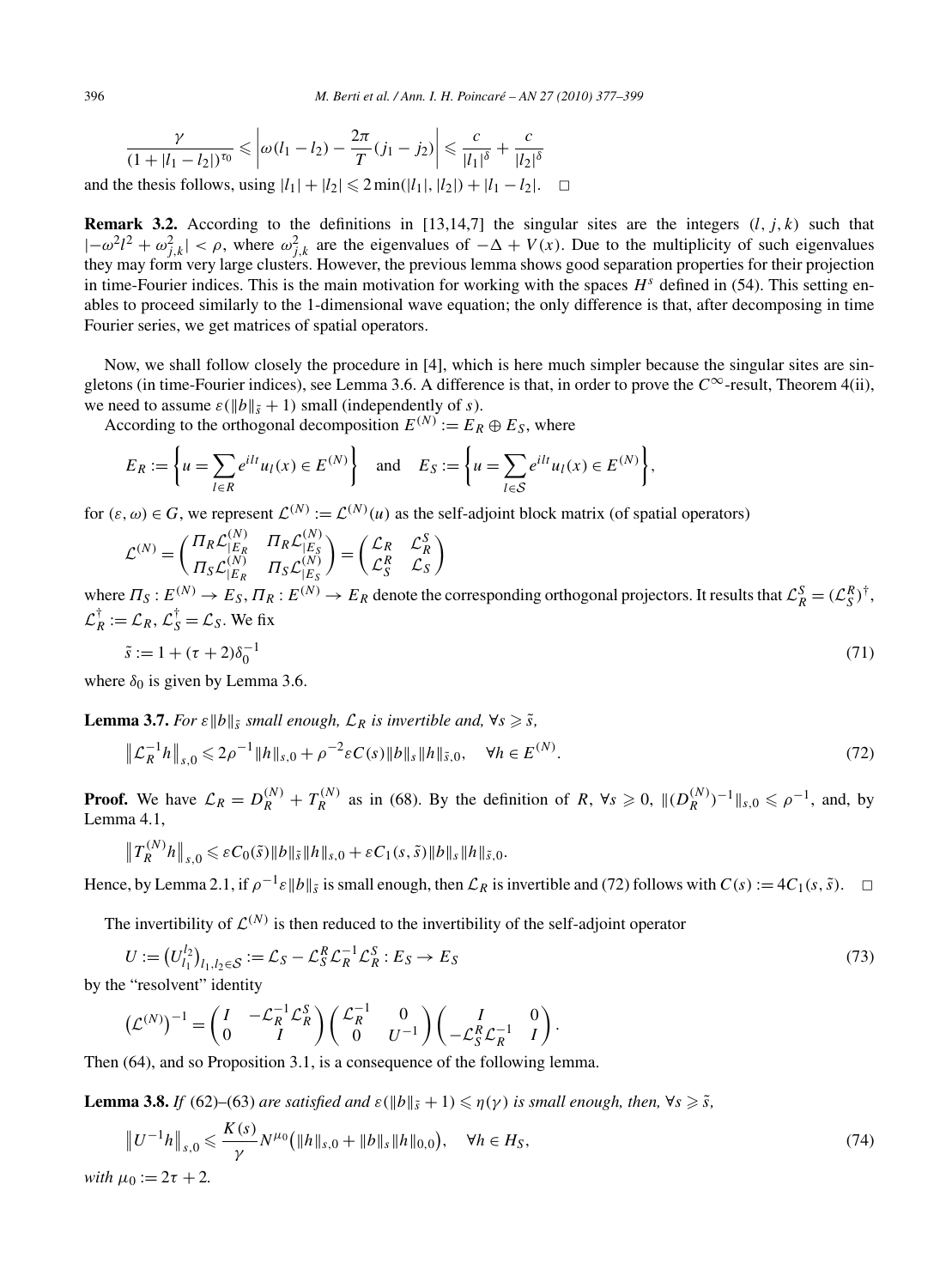**Proof.** To prove (74) we use that, for all  $l_1, l_2 \in S$ ,

(i) 
$$
||(U_{l_1}^{l_1})^{-1}||_{\mathcal{L}(L^2(\mathcal{M}))} \leq C \frac{|l_1|^{\tau}}{\gamma}
$$
, (ii)  $||U_{l_1}^{l_2}||_{\mathcal{L}(L^2(\mathcal{M}))} \leq \frac{C(s)\varepsilon ||b||_s}{|l_2 - l_1|^{s-1/2}}$ ,  $l_1 \neq l_2$ . (75)

Estimate (75)(ii) is a consequence of the decay of the Fourier coefficients  $||b_l||_{H^{s_1}(\mathcal{M})}$ , as in Lemma 3.12 of [4]. Moreover it can be proved that, by the separation of the singular sites, assumption  $(63)$  can be translated to estimate  $(75)(i)$ , like in Lemma 3.13 of [4]. To prove (74) we write

$$
U = \mathcal{D}(I + \mathcal{D}^{-1}\mathcal{R}), \qquad \mathcal{D} := \text{diag}(U_l^l)_{l \in \mathcal{S}}, \qquad \mathcal{R} := U - \mathcal{D}. \tag{76}
$$

Given  $L_1 \in \mathbb{N}_+$ , we estimate

$$
\| (I - \Pi^{(L_1)}) \mathcal{D}^{-1} \mathcal{R} h \|_{s,0} \leq \sum_{l_1 \in \mathcal{S}, |l_1| > L_1} |l_1|^s \| (U_{l_1}^{l_1})^{-1} \sum_{l_2 \in \mathcal{S}, l_2 \neq l_1} U_{l_1}^{l_2} h_{l_2} \|_{L^2(\mathcal{M})}
$$
  

$$
\leq C \sum_{l_1 \in \mathcal{S}, |l_1| > L_1} \frac{|l_1|^{s+\tau}}{\gamma} \bigg( \sum_{l_2 \in \mathcal{S}, l_2 \neq l_1} \| U_{l_1}^{l_2} \|_{\mathcal{L}(L^2(\mathcal{M}))} \| h_{l_2} \|_{L^2(\mathcal{M})} \bigg)
$$
  

$$
= (P1) + (P2)
$$
 (77)

where in (P1), resp. (P2), the sum is restricted to the indices  $L_1 \leq l_1 \leq l_2$ , resp.  $|l_1| > 2|l_2|$ . By (75)(ii), Lemma 3.6, Schwarz inequality, and since  $\delta_0 \in (0, 1)$ , we deduce |*l*2|

$$
(P1) \leq C(\gamma) \sum_{l_1 \in S, |l_1| > L_1} \varepsilon |l_1|^{s+\tau} \|b\|_{\tilde{s}} \Big( \sum_{|l_2| \geq |l_1|/2} \frac{|l_2|^s \|h_{l_2}\|_{L^2(\mathcal{M})}}{|l_2|^{s+\delta_0(\tilde{s}-1/2)}} \Big)
$$
  
\n
$$
\leq C(\gamma) \sum_{l_1 \in S, |l_1| > L_1} \varepsilon |l_1|^{s+\tau} \|b\|_{\tilde{s}} \|h\|_{s,0} \Big( \sum_{|l_2| \geq |l_1|/2} |l_2|^{-2s-\delta_0(2\tilde{s}-1)} \Big)^{1/2}
$$
  
\n
$$
\leq \varepsilon C(\gamma) C(s) \|b\|_{\tilde{s}} \|h\|_{s,0} \sum_{l_1 \in S, |l_1| > L_1} |l_1|^{\tau+1-\delta_0 \tilde{s}} \leq \varepsilon C(\gamma) C(s) \|b\|_{\tilde{s}} \|h\|_{s,0} L_1^{-\alpha}
$$
 (78)

where  $\alpha := \delta_0 \tilde{s} - \tau - 2 > 0$  by the definition of  $\tilde{s}$  in (71). By (75)(ii) and, since in (*P*2) we have  $|l_1 - l_2| \ge |l_1| - |l_2| \ge$  $|l_1| - (|l_1|/2) = |l_1|/2$ , we deduce that

$$
(P2) \leqslant \frac{C(s)}{\gamma} \sum_{l_1 \in S} |l_1|^{s+\tau} \frac{\varepsilon \|b\|_s}{|l_1|^{s-1/2}} \bigg( \sum_{|l_2| < |l_1|/2} \|h_{l_2}\|_{L^2(\mathcal{M})} \bigg)
$$
\n
$$
\leqslant \frac{C(s)}{\gamma} \varepsilon \|b\|_s \sum_{l_1 \in S} |l_1|^{\tau+1} \|h\|_{0,0} \leqslant \frac{C(s)}{\gamma} \varepsilon \|b\|_s N^{\mu_1} \|h\|_{0,0} \tag{79}
$$

where  $\mu_1 := \tau + 2$ . Similarly one obtains

$$
\|\mathcal{D}^{-1}\mathcal{R}h\|_{0,0} \leqslant C(\gamma)\varepsilon \|b\|_{\tilde{s}} \|h\|_{0,0}
$$
\n
$$
(80)
$$

and then

$$
\left\| \Pi^{(L_1)} \mathcal{D}^{-1} \mathcal{R} h \right\|_{s,0} \leqslant L_1^s \left\| \mathcal{D}^{-1} \mathcal{R} h \right\|_{0,0} \leqslant L_1^s C(\gamma) \varepsilon \|b\|_{\tilde{s}} \|h\|_{0,0}.
$$
\n
$$
(81)
$$

We choose  $L_1 := L_1(s)$  large enough so that in estimate (78) it results  $C(s)L_1^{-\alpha} \leq 1$ . Then we deduce from (77)–(81) that there is  $\eta(\gamma) > 0$  such that, for  $\varepsilon(\|b\|_{\tilde{s}} + 1) \leq \eta(\gamma)$ ,

$$
\|\mathcal{D}^{-1}\mathcal{R}h\|_{s,0} \leq \frac{1}{2} \|h\|_{s,0} + C'(s) \|h\|_{s} N^{\mu_1} \|h\|_{0,0}, \qquad \|\mathcal{D}^{-1}\mathcal{R}h\|_{0,0} \leq \frac{1}{2} \|h\|_{0,0}.
$$

Hence, by Lemma 2.1, for  $\varepsilon(\|b\|_{\tilde{s}}+1) \leq \eta(\gamma)$ ,  $I + \mathcal{D}^{-1}\mathcal{R}$  is invertible in  $H^{0,0}$  and

$$
||(I + \mathcal{D}^{-1}\mathcal{R})^{-1}h||_{s,0} \le 2||h||_{s,0} + 4C'(s)||b||_s N^{\mu_1}||h||_{0,0}.
$$
  
Finally, (74) follows by (75)(i), with  $\mu_0 := \mu_1 + \tau = 2\tau + 2$ . □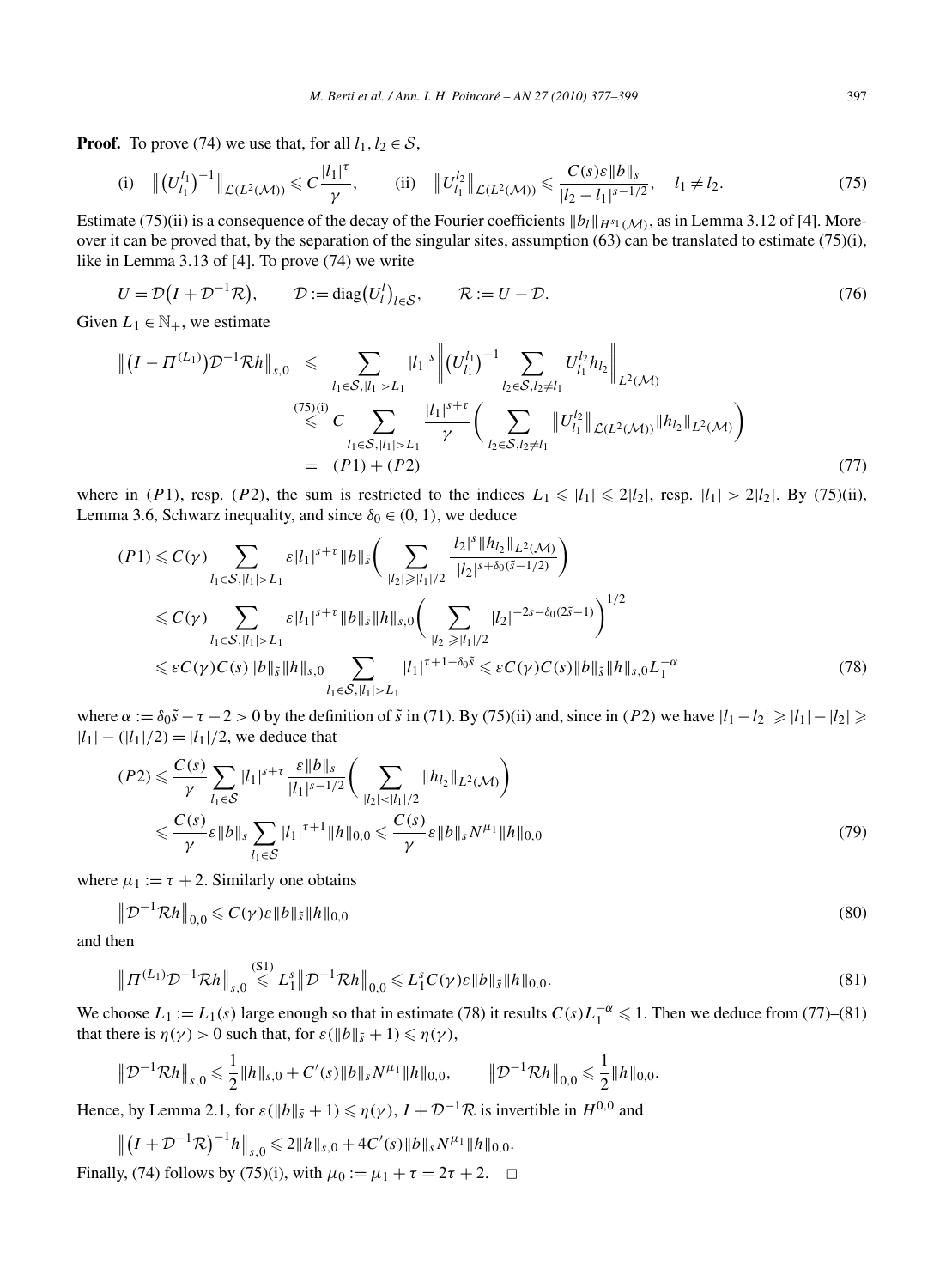## **4. Appendix**

**Lemma 4.1.** Fix  $\tilde{s} > 1/2$ ,  $s_1 > d/2$ . For all  $s \geq \tilde{s}$ ,  $s'_1 \in [0, s_1]$  there exist constants  $C_0(\tilde{s})$ ,  $C_1(\tilde{s}, s) > 0$  such that,  $∀b ∈ H<sup>s</sup>, u ∈ H<sup>s,s'<sub>1</sub></sup>, we have$ 

$$
||bu||_{s,s_1'} \leq C_0(\tilde{s}) ||b||_{\tilde{s}} ||u||_{s,s_1'} + C_1(\tilde{s},s) ||b||_{s} ||u||_{\tilde{s},s_1'}.
$$
\n(82)

**Proof.** We estimate

$$
||bu||_{s,s'_1}^2 := \sum_{m \in \mathbb{Z}} \langle m \rangle^{2s} \left\| \sum_{l \in \mathbb{Z}} b_l u_{m-l} \right\|_{H^{s'_1}(\mathcal{M})}^2 \leq \sum_{m \in \mathbb{Z}} \langle m \rangle^{2s} \left( \sum_{l \in \mathbb{Z}} ||b_l u_{m-l}||_{H^{s'_1}(\mathcal{M})} \right)^2
$$
(83)

$$
\leqslant C(s_1) \sum_{m \in \mathbb{Z}} \langle m \rangle^{2s} \bigg( \sum_{l \in \mathbb{Z}} \|b_l\|_{H^{s_1}(\mathcal{M})} \|u_{m-l}\|_{H^{s'_1}(\mathcal{M})} \bigg)^2 \leqslant 2C(s_1) \big((P1) + (P2)\big) \tag{84}
$$

where in  $(P1)$  the sum is restricted to the indices such that

$$
\frac{\langle m \rangle}{\langle m - l \rangle} \leq 1 + \eta(s) \quad \text{with } \eta(s) := 2^{1/s} - 1 > 0,
$$
\n(85)

and in *(P*2*)* on the complementary set of indices. In passing from (83) to (84) we use that the multiplication operator *T<sub>b</sub>* for *b* ∈ *H*<sup>*s*<sub>1</sub></sup> (*M*) ⊂ *L*<sup>∞</sup> (*M*), *s*<sub>1</sub> > *d*/2, satisfies

$$
||T_b||_{\mathcal{L}(L^2(\mathcal{M}))} \leq ||b||_{L^{\infty}(\mathcal{M})} \leq C(s_1)||b||_{H^{s_1}(\mathcal{M})}, \qquad ||T_b||_{\mathcal{L}(H^{s_1}(\mathcal{M}))} \leq C(s_1)||b||_{H^{s_1}(\mathcal{M})},
$$

and so, by interpolation theory (see [23, Chapter 1], and references therein),  $\forall 0 \leq s'_1 \leq s_1$ , we have

 $||T_b||_{\mathcal{L}(H^{s'_1}(\mathcal{M}), H^{s'_1}(\mathcal{M}))} \leqslant C(s_1) ||b||_{H^{s_1}(\mathcal{M})}.$ 

Using Cauchy–Schwartz inequality (for brevity  $|| \cdot ||_{H^{s_1}} := || \cdot ||_{H^{s_1}(\mathcal{M})}$ )

$$
(P1) := \sum_{m \in \mathbb{Z}} \left( \sum_{l \text{ s.t. } (85) \text{ holds}} \|b_l\|_{H^{s_1} \langle l \rangle^{\tilde{s}}} \|u_{m-l}\|_{H^{s'_1}} \langle m-l \rangle^s \frac{\langle m \rangle^s}{\langle l \rangle^{\tilde{s}} \langle m-l \rangle^s} \right)^2
$$
  

$$
\stackrel{(85)}{\leq} \sum_{m \in \mathbb{Z}} \left( \sum_{l \in \mathbb{Z}} \|b_l\|_{H^{s_1} \langle l \rangle^{2\tilde{s}}}^2 \|u_{m-l}\|_{H^{s'_1}}^2 \langle m-l \rangle^{2s} \right) \left( \sum_{l \in \mathbb{Z}} \frac{2}{\langle l \rangle^{2\tilde{s}}} \right) = C(\tilde{s}) \|b\|_{\tilde{s}}^2 \|u\|_{s,s'_1}^2.
$$
 (86)

Next, in the sum *(P2)* we have  $\langle l \rangle > \langle m \rangle - \frac{\langle m \rangle}{1 + \eta(s)} = \langle m \rangle \eta(s) (1 + \eta(s))^{-1}$  and, arguing as in (86),

$$
(P2) \leq \|b\|_{s}^{2} \|u\|_{\tilde{s}, s'_{1}}^{2} C(s, \tilde{s}).
$$
\n(87)

By (84), (86) and (87) we deduce (82).  $\Box$ 

## **References**

- [1] D. Bambusi, J.M. Delort, B. Grebert, J. Szeftel, Almost global existence for Hamiltonian semilinear Klein–Gordon equations with small Cauchy data on Zoll manifolds, Comm. Pure Appl. Math. 60 (11) (2007) 1665–1690.
- [2] M. Berti, Nonlinear Oscillations in Hamiltonian PDEs, Progr. Nonlinear Differential Equations Appl., vol. 74, Birkhäuser, Boston, 2007.
- [3] M. Berti, P. Bolle, Cantor families of periodic solutions of wave equations with *C<sup>k</sup>* nonlinearities, NoDEA 15 (2008) 247–276.
- [4] M. Berti, P. Bolle, Sobolev periodic solutions of nonlinear wave equations in higher spatial dimensions, Archive for Rational Mechanics and Analysis, published on line 21-1-2009.
- [5] M. Berti, M. Procesi, Nonlinear wave and Schrödinger equations on compact Lie groups and homogeneous spaces, preprint, 2009.
- [6] A. Besse, Manifolds all of whose Geodesics are Closed, with appendices by D.B.A. Epstein, J.-P. Bourguignon, L. Bérard-Bergery, M. Berger and J.L. Kazdan, in: Results in Mathematics and Related Areas, vol. 93, Springer-Verlag, Berlin/New York, 1978.
- [7] J. Bourgain, Construction of quasi-periodic solutions for Hamiltonian perturbations of linear equations and applications to nonlinear PDE, Int. Math. Res. Not. 11 (1994) 475–497.
- [8] J. Bourgain, Construction of periodic solutions of nonlinear wave equations in higher dimension, Geom. Funct. Anal. 5 (1995) 629–639.
- [9] J. Bourgain, Quasi-periodic solutions of Hamiltonian perturbations of 2*D* linear Schrödinger equations, Ann. of Math. 148 (1998) 363–439.